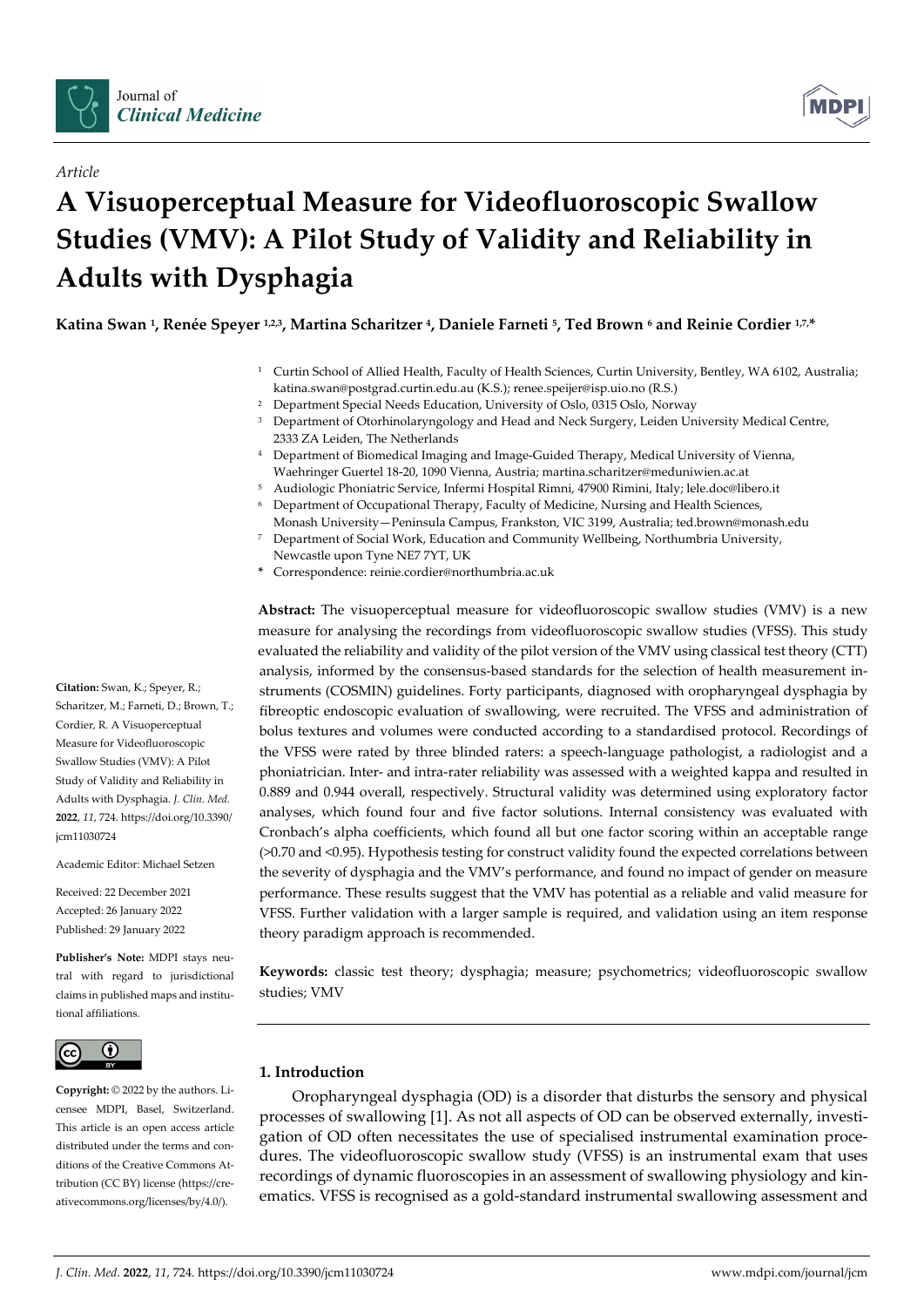is widely used in clinical and research settings around the world [2]. However, the video recordings require skilled analysis for meaningful interpretation. Clinicians typically examine the videos by visuoperceptual means to make judgments about impairments and to plan and trial interventions [3]. Measures suitable for visuoperceptual analysis of dynamic images with robust psychometric properties are therefore essential for the assessment and treatment of OD.

Several visuoperceptual analysis measures have been developed for VFSS. Some target a single construct, such as aspiration, while others attempt to measure multiple constructs, such as lingual and pharyngeal movement, residue, cough and upper oesophageal sphincter (UES) function [4]. The constructs included in measures are just one facet the clinician must consider when choosing an appropriate tool for OD analysis. Measures must be reliable, valid and responsive, with key psychometric properties that describe whether a measure evaluates what it claims to assess and whether it does so in a consistent, repeatable manner [5].

Understanding the psychometric properties of OD measures is important given the complexity of OD as a clinical and diagnostic construct, where a phenomenon viewed on VFSS may be interpreted in multiple ways. For example, the presence of pharyngeal residue may be explained by any of the following: the contrast material preparation in the oral phase (weak tongue squeeze), poor pharyngeal constriction, anatomical abnormalities, surgeries obstructing bolus flow, impaired upper oesophageal sphincter functioning, and other dysfunctions [6]. Analysis of psychometric properties provides statistical evidence about the relationships between the items in the measure, the precision of the scale, and the association between the measure and the construct(s) of interest [7].

In recent years, the science of psychometric analyses applied to outcome measures has been scrutinised through the consensus-based standards for the selection of health measurement instruments (COSMIN) initiative [8]. The COSMIN initiative applied international multi-disciplinary expertise in psychometrics, research and measure development to formulate a methodology for evaluating outcome measures [5]. In a series of Delphi studies, consensus was reached on standardised definitions of psychometric properties, quality criteria for which properties should be reported, and recommended statistical methods to be used to investigate them. The COSMIN taxonomy encompasses nine psychometric properties, divided into three domains: reliability, validity and responsiveness [9–13]. The COSMIN checklist is an inventory of recommended criteria and statistical methods for studies on measurement properties [8].

The checklist was applied to VFSS visuoperceptual measures in a 2018 study, where psychometric properties were assessed in a combination of COSMIN ratings and quality criteria [4]. The authors found that visuoperceptual VFSS measures had overall indeterminate, limited or conflicting evidence of psychometric quality and concluded that there was insufficient evidence to recommend any of the VFSS measures reviewed [4]. Unclear or inadequate psychometric properties risk misapplication of the measure, while inaccurate measurement wastes resources and undermines the evidence base for clinical practice [14]. Thus, there is an urgent need for studies that focus on the development of VFSS measures that utilise sound statistical methods.

A new measure, the visuoperceptual measure for videofluoroscopic swallow studies (VMV) was created to address this gap. The process of developing a measure involves conceptualisation of the construct of interest, item/response scale generation (content validity), piloting the measure, preliminary evaluation, item refinement and reduction, and finally a large trial [15]. The VMV's content validity was established in an international Delphi study involving more than 50 experts in OD and VFSS from 27 countries. The constructs to be included in the VFSS analysis, the conversion of these constructs to items, and the operationalisation of these items were established via consensus across three Delphi rounds. The Delphi identified 32 constructs recommended for analysis, and between one and four items per construct [16]. These findings were used to create the pilot version of the VMV, which comprised 97 items. As a new measure, its psychometric properties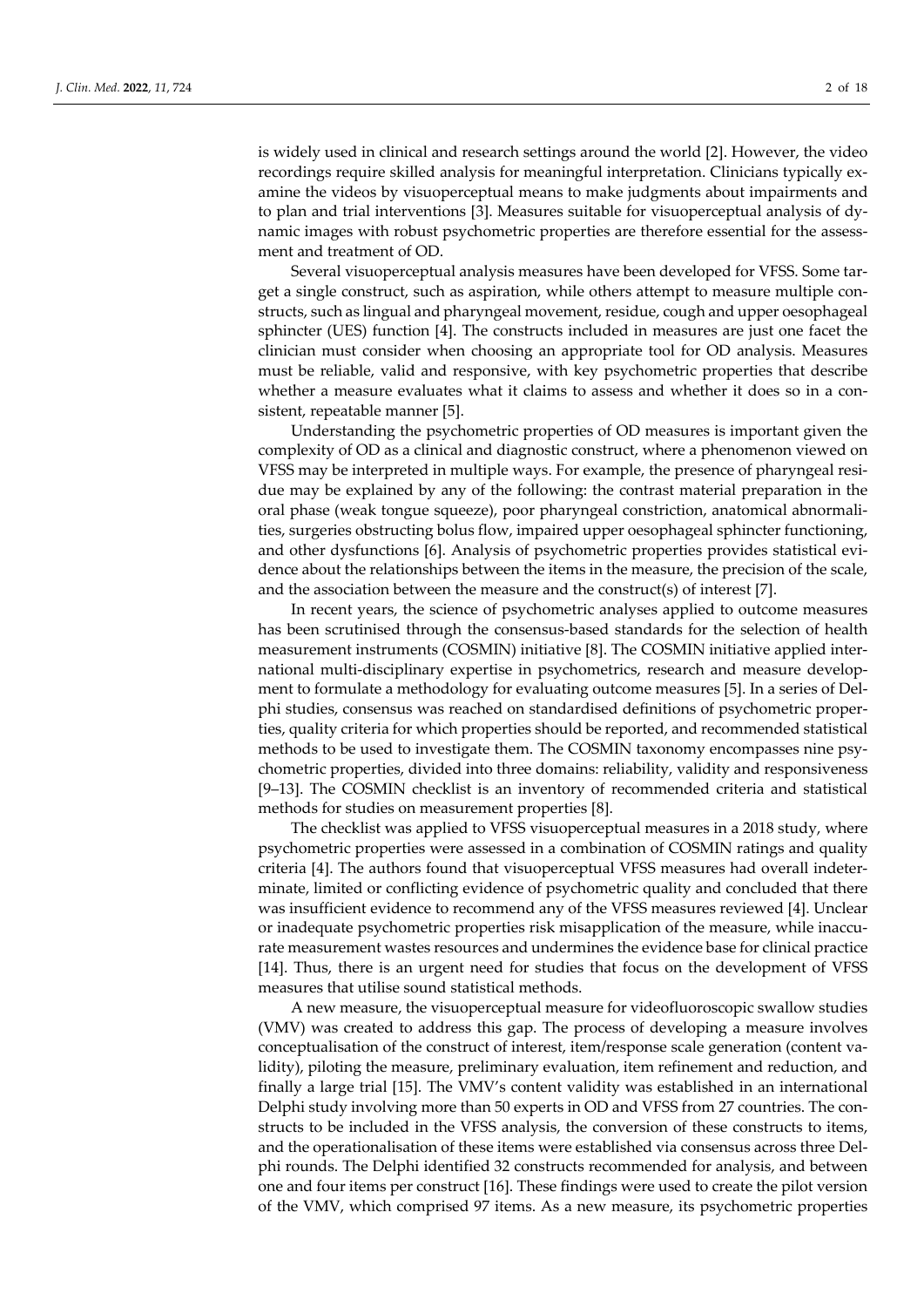are not established. Therefore, the aim of this study is to conduct a pilot evaluation of the VMV's psychometric quality. Specifically, the objectives are to evaluate the following psychometric properties:

- inter- and intra-rater reliability
- structural validity
- internal consistency
- hypothesis testing for construct validity

#### **2. Methods**

# *2.1. Participants*

This study was granted ethical approval by the Human Research Ethics Committees of The Medical University of Vienna And Curtin University (HRE2018-0151, April 2018 and March 2019). Adults with OD, diagnosed by fibreoptic endoscopic evaluation of swallowing (FEES) and referred for VFSS as part of their assessment plan, were recruited from the Medical University of Vienna between July 2019 and March 2020. As FEES and VFSS are complementary instrumental assessments, diagnosis of OD by FEES supported appropriate participant selection [17]. Informed consent was obtained from all participants.

In- and out-patients accessing services for OD were eligible if they satisfied the following inclusion criteria: (1) adults (>18 yo) with a diagnosis of OD, (2) had been deemed by their treating clinician to be medically and cognitively appropriate for VFSS, and (3) to require VFSS to assess or manage their OD. Participants who had radical surgery of the head and/or neck were excluded.

A total of 40 participants were recruited. One patient was excluded due to data loss on the medical archive imaging system. Of the 39 remaining, 64% (*n* = 25) of participants were men and 36% (*n* = 14) were women. Participants ranged in age from 21 to 91 years (mean =  $63.0$  years, SD  $\pm$  17.0 years). The onset of OD (defined as the date of first symptoms) ranged from six days to five years prior to the VFSS, with onset less than 1 month prior to VFSS for 33% (*n* = 13), 1–6 months prior for 36% (*n* = 14), 7–12 months prior for 13% (*n* = 5), and more than 13 months prior for 18% (*n* = 7). Medical diagnoses in the participant group, while heterogeneous, can be grouped into four categories: cancer (primarily of head and neck), neurological disorder, surgery, and anatomical abnormality (Table S1—Aetiology of Oropharyngeal Dysphagia). Participants were assigned to groups based on the diagnosis which appeared most strongly associated with their OD diagnosis, based on consensus of the three authors (KS, RS, RC). For example, a participant with a history of lung cancer 20 years prior to VFSS who had a stroke the month before the VFSS was classified as 'Neurological disorder'. The anatomical abnormality group was comprised of conditions in which physical changes to bodily structures adjacent to and involved in the process of swallowing were the most likely cause of the OD (e.g., cervical spine abnormalities).

#### *2.2. Equipment and Materials*

The VFSS were performed by a radiologist on a fluoroscopy unit (Axiom Sireskop S3 fluoroscopy system, Siemens Healthineers; Siemens AG, Erlangen, Germany) with a Siricon high-dynamic-range image intensifier, spot film device and analog/digital acquisition at an image rate of 30 pulses/s. Patients were placed upright in a sitting position. The oropharynx and the proximal oesophagus were viewed in lateral projection and anterior–posterior positions. Boluses consumed was comprised of a non-ionic low-osmolar contrast (Omnipaque™), thickener (Nutilis Clear**®**), water and a cracker (Mini Toast, Delhaize**®**; Delhaize Group SA, Brussels, Belgium).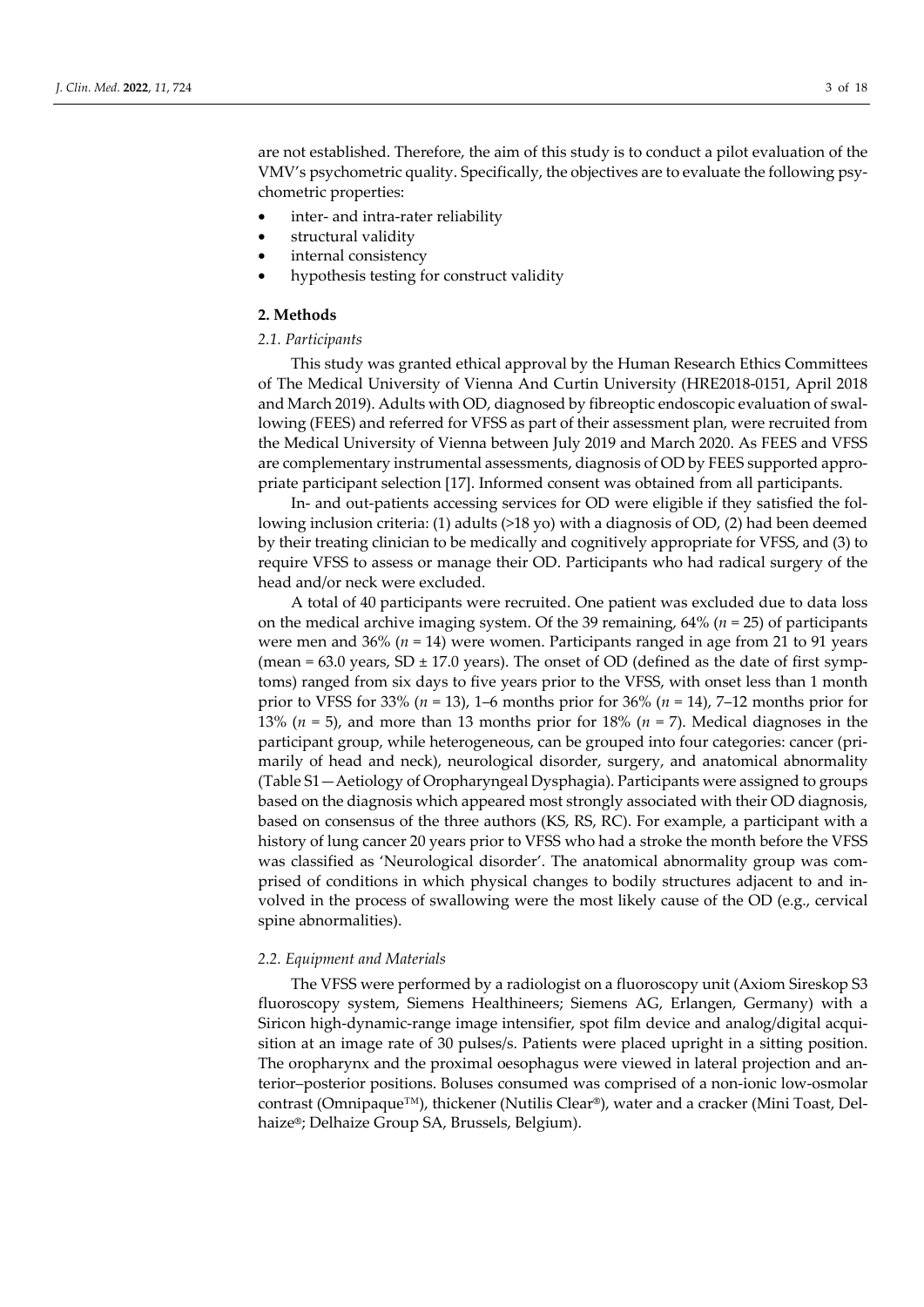## *2.3. Protocol*

Participants had part of their VFSS conducted according to a standardised protocol (Supplementary Materials, Figure S1). The protocol was designed to ensure participant safety by starting with small volumes of each texture (5 mL) and including cessation points if severe aspiration or residue was observed by the radiologist. As swallowing is affected by volume, texture and verbal instructions [18,19], the protocol included four different textures. These were administered using a standardised order, method and set of verbal instructions to maximise the variety of swallowing behaviours related to textures/volumes elicited, while controlling for the influence of the administrator. Textures/volumes were as follows: three trials of Thick (L3 International Dysphagia Diet Standardisation Initiative (IDDSI)), three trials of Thin (L0 IDDSI), four trials of pudding (L4 IDDSI), and one cracker (L7 IDDSI) [20] in four different volumes (5 mL, 10 mL, 20 mL, bite sized cracker). The average number of trials completed by the participants was seven (range 1–11), with the most common trial completed being 5 mL thick (completed by all 39 participants; however, data were lost from one due to technical issues, resulting in data from 38 participants for this trial). The VFSS was conducted by an experienced radiologist (>10 years' experience). The non-ionic low-osmolality contrast was mixed with food and fluids according to a standard recipe (Supplementary Materials, Table S2: Administration protocol [21]) and each was kept at room temperature prior to the procedure.

In addition to the VFSS, assessment of the participants' self-reported and observed functional health status (FHS) and clinician-perceived symptoms on VFSS were completed. Measures of FHS assess severity of OD symptoms from the perspective of daily functioning and impacts on participation in daily activities [22]. Participants who were referred for VFSS completed the Deglutition Handicap Index, Symptom subscale (DHI-S) [23] (a self-report FHS measure), and clinicians scored the Functional Oral Intake Scale (FOIS) [24] (an observational FHS measure) along with a 5-point ordinal scale to indicate the radiologist's overall impression of OD severity based on viewing VFSS. To overcome the pragmatic limitation of having a single rater scoring OD severity, data were triangulated by using two separate measures of OD severity. (Supplementary Materials, Table S3. Functional Health Status and Severity measures and Table S4. Functional Health Status and Severity measures scoring.).

# *2.4. Manual*

A manual was constructed based on Delphi study results. This manual includes: detailed instructions on contrast preparation, administration, patient positioning, items with descriptions, response scales, instructions for rating items, and anchor images [16].

#### *2.5. Raters, Consensus Meetings, Training and Rating*

Three raters used the draft VMV, informed by the Delphi results [16]. One rater had qualifications in speech-language pathology, the others were physicians with qualifications in radiology and phoniatrics, respectively. All three raters had over 10 years of experience with OD and VFSS. In a consensus meeting, the raters scored one patient through a full protocol, including all 11 trials, working item by item as a group. Each draft VMV item was discussed, and the manual regularly referenced by the raters on the first trial (5 mL Thick). As the raters progressed through the trials in the protocol, only new items were discussed in detail unless there was disagreement in scoring. Adjustments were made to items and the manual based on this feedback. These adjustments included removing ambiguous language, adding additional anchor images and expanding response options. After six hours, a 100% group consensus was reached for each item. The raters then scored three VFSS recordings independently and convened for an additional twohour consensus meeting to discuss questions about measure use and resolve any differences in ratings. This consensus process led to the development of the pilot version of the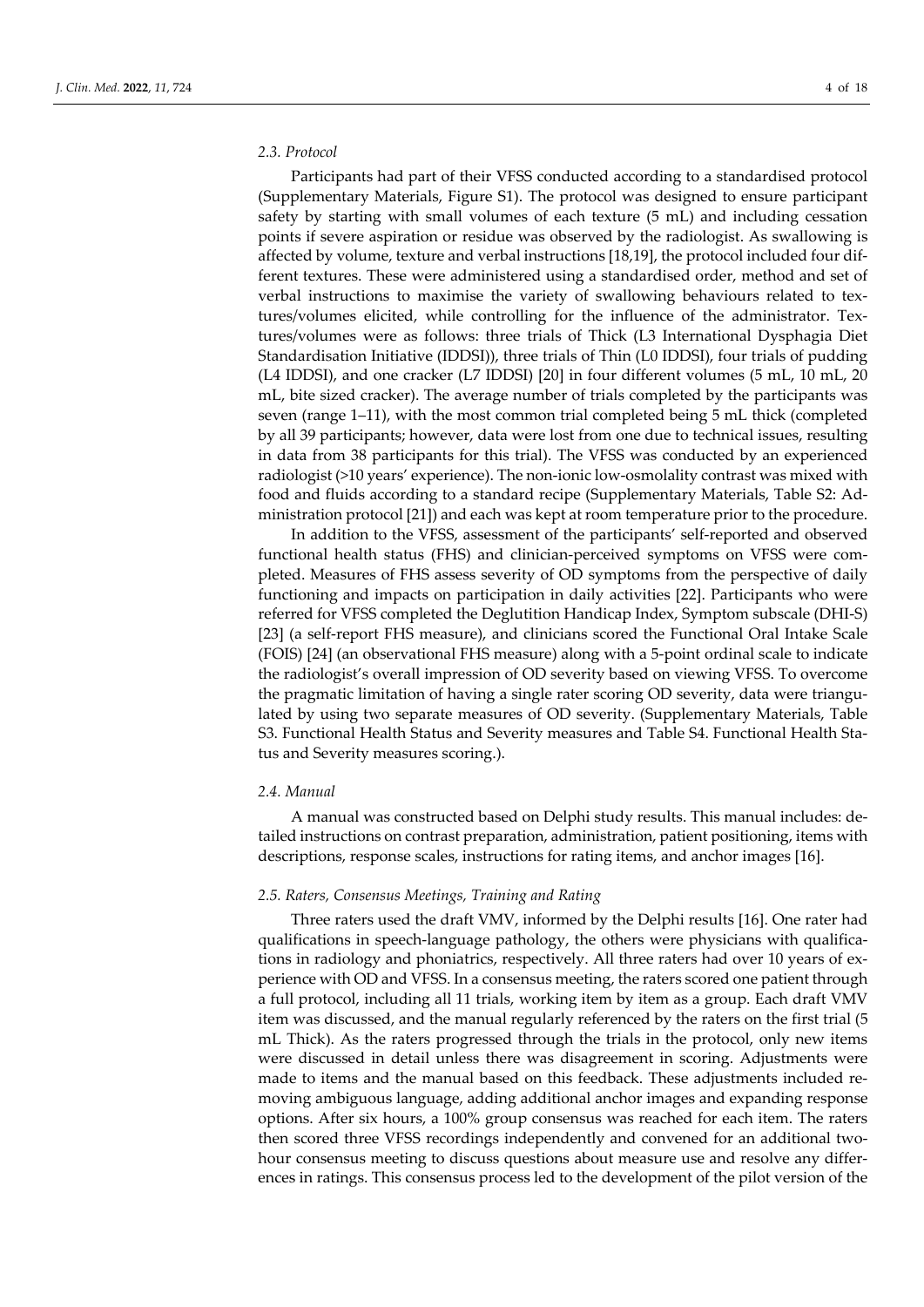

VMV. An overview of measure development and versions of the VMV is depicted in Figure 1.

Figure 1. Overview of measure development and versions of the VMV.

All of the VFSS recordings were deidentified. Ratings were completed on 100% of recordings using the pilot VMV on Qualtrics (www.qualtrics.com accessed on 3 July 2020). The raters referred to the manual as needed. At least two weeks after initial rating, repeated ratings were completed on an additional six (15%) randomly selected participants' recordings by all three raters.

#### *2.6. Item Reduction*

The pilot version of the VMV included 97 items, derived from results of the international Delphi study on visuoperceptual analysis of VFSS [16] and informed by the results of the consensus meetings regarding the draft version. After completing the ratings, the raters and the authors met to review the pilot version of the VMV item by item and reach consensus on whether each item should be kept, modified or rejected in the next iteration of the measure.

Decisions to retain or remove items were first made based on the clinical relevance of the item, where items considered less clinically important by a two-thirds majority of authors were removed. Consideration was then given to feasibility (e.g., items that are excessively time-consuming or difficult to view), redundancy between items, and the potential for multiple items to be consolidated into one (e.g., posterior movement of base of tongue and posterior pharyngeal wall contact with base of tongue). Lastly, all items which existed solely for the purposes of skip logic within the Qualtrics version (i.e., items which directed raters to a point further in the VMV based on their response) were removed and that item's response options consolidated to a related scale (Figure 2—skip logic—original question structure vs. skip logic removed with retained concept.). Skip logic questions contribute to survey structure by allowing only relevant questions to be shown to participants, but their content overlaps with constructs assessed by other items. Removal prevents this overlap from causing issues in statistical analysis. Reducing these items prior to statistical analysis simplified this analysis and allowed analysis to meet statistical assumptions. For example, factor analysis has minimum sample size requirements (100 observations and 5 times the number of cases per items) [25], meaning that factor analysis of 97 items would require a minimum of 485 cases, which was beyond the scope of the current pilot study.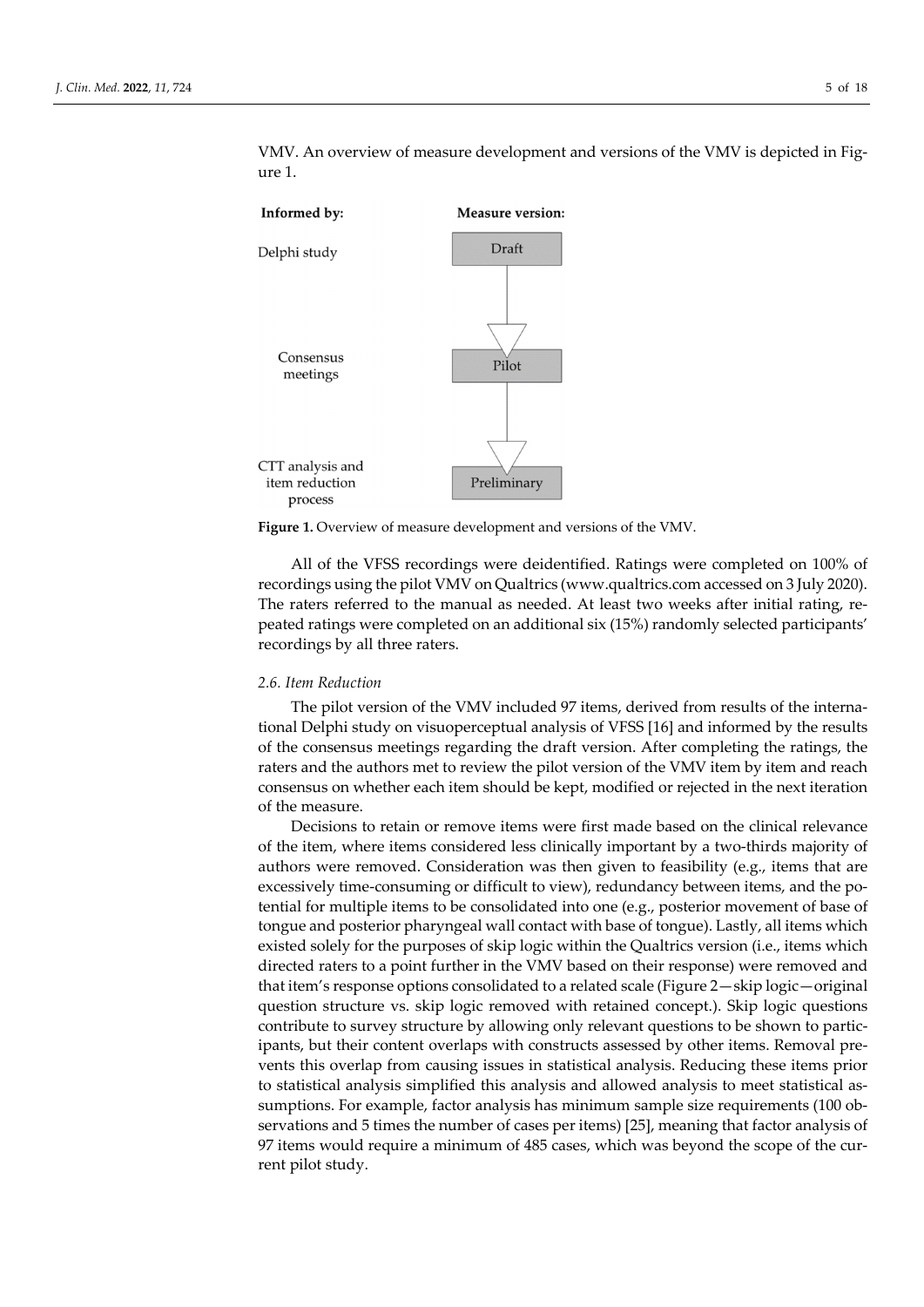

**Figure 2.** Skip logic—original question structure vs. removed skip logic with retained concept.

Item reduction following rater feedback is summarized in Figure 3, Item reduction from rater feedback. Details of items removed and rationales behind these decisions are described in Supplementary Materials, Table S5: Items removed or altered following rater consensus.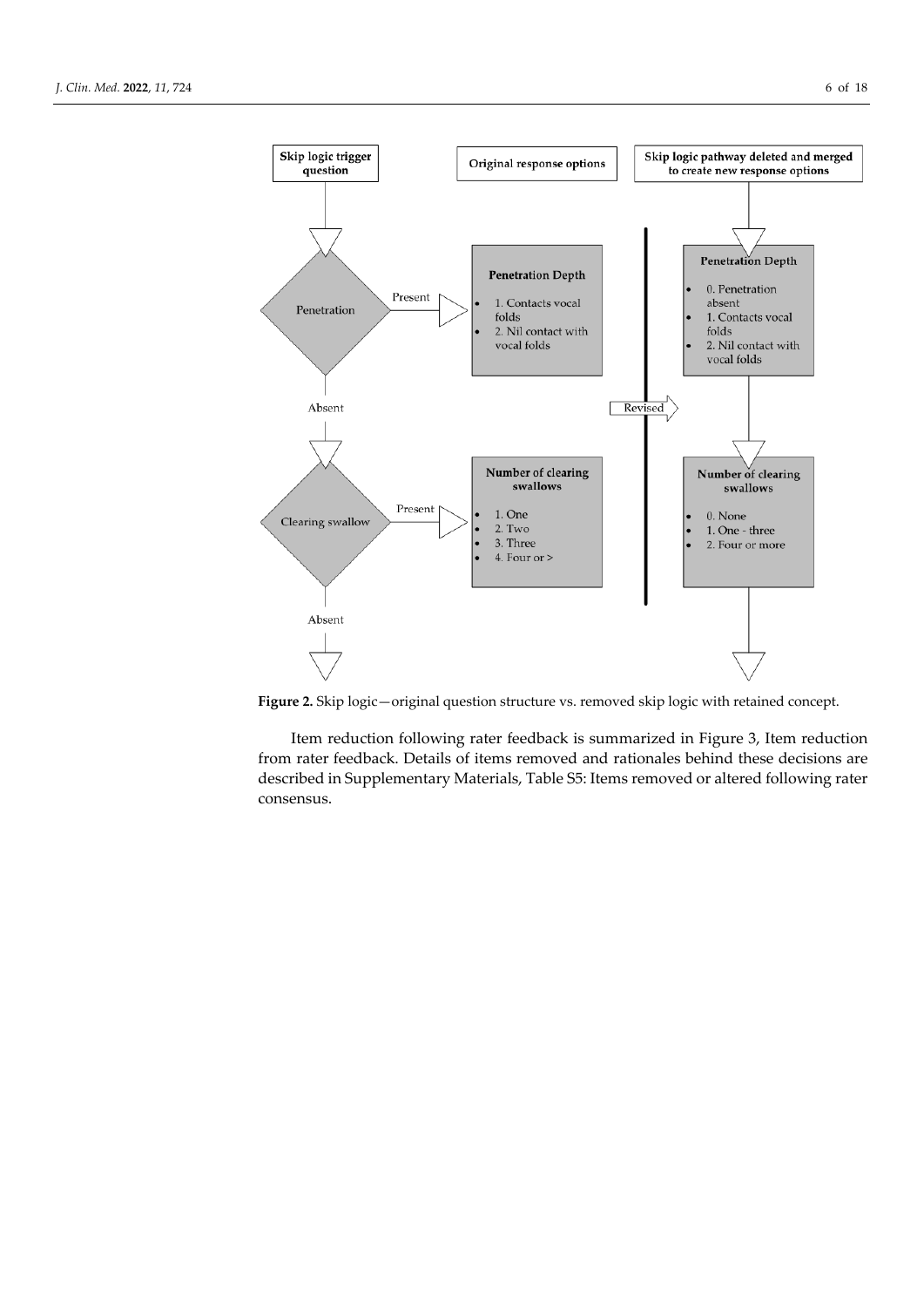

**Figure 3.** Item reduction from rater feedback.

Item reduction resulted in the retention of 56 items. One new item, 'clearing swallow efficacy', was created with data derived from items rating the volume residue that remained after clearing swallow/s. An overview of items retained per domain is displayed in Supplementary Materials, Table S6: Included items per domain. The researchers then evaluated whether each of the items was clear (i.e., whether it was evident what the item was assessing, whether the manual clearly described what to examine and when to assess) and whether the response scale was adequate (i.e., whether there were too many/too few options in the response scale or ambiguous wording). Of the 57 items evaluated, one was considered unclear and 30 required revisions to their respective response scales.

#### *2.7. Psychometric Properties*

An analysis of psychometric properties was conducted using the COSMIN taxonomy guidelines [5]. The COSMIN initiative, formulated as a response to the differing terminology found in the literature, developed a unified taxonomy to describe the different measurement properties of instruments [8]. The COSMIN taxonomy was used within this study to define the properties from the domains of reliability and validity, and COSMIN recommendations for the statistical analysis of their quality were also applied [5,11–13].

Psychometric properties were determined if the characteristics of the data were appropriate for the intended statistical analysis (i.e., if the assumptions for statistical processing could be met) or if the analyses were feasible for the scope of a pilot study. Psychometric properties included in these analyses were:

- Reliability: The amount of variance in scores which are reflective of true differences in participant function rather than errors in the measure or process of rating [8]. This study included analysis of inter-rater (differences in scores between raters) and intrarater (differences within a single rater's scores applied to repeated measures of the same participant).
- Structural Validity: The degree to which the scores adequately reflect the dimensionality of the construct of interest [8]. For example, the VFSS is expected to be multidimensional due to the complexity of the analysis, illustrated by the number of different constructs being assessed (e.g., movement of the bolus, actions of the anatomical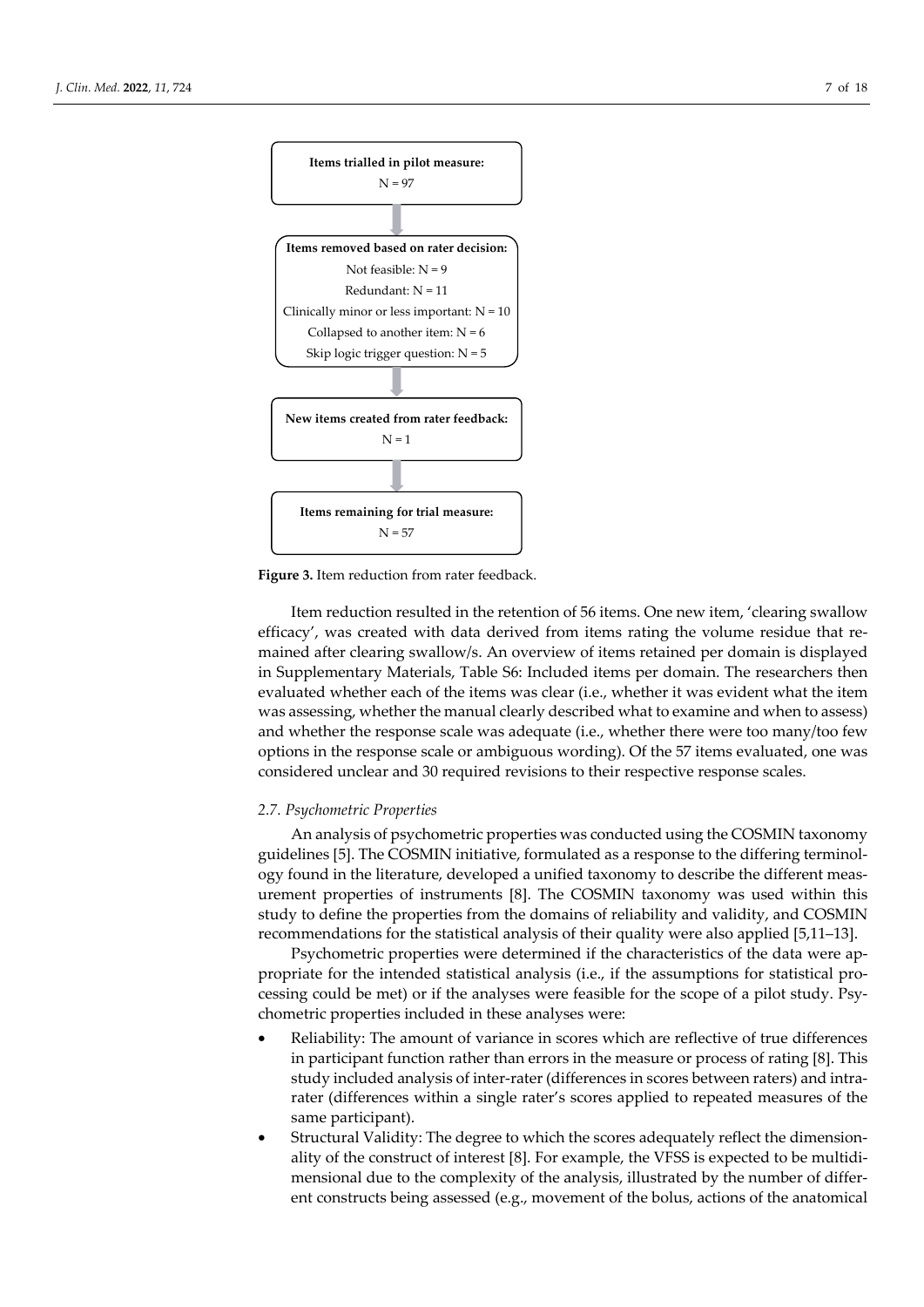structures) and distinct ways constructs are operationalised (i.e., spatial, volume, temporal).

- Internal consistency: The degree of interrelatedness among the VFSS items. Items which measure the same construct should demonstrate a relationship [8]. For example, the items 'lip seal', 'lingual movement', 'glossopalatal seal' and 'bolus control' are likely to show a close relationship and score highly on analysis of inter-relatedness as a group.
- Hypotheses testing for construct validity: The extent to which the scores on the measure agree with hypotheses which are theoretically consistent with the condition and the construct being measured [8]. In the case of the VFSS, for example, it is expected that lingual movement correlates strongly with oral residue, with a weaker correlation between lingual movement and parameters of the UES.

Psychometric properties omitted from this analysis were excluded if analysis was not possible, relevant or appropriate for the scope of a pilot. Criterion validity (Diagnostic performance) refers to the degree to which scores adequately reflect a gold-standard measure [8]. This measure for assessment of OD is generally considered to be instrumental assessment [2,26]; however, both FEES and VFSS require the use of visuoperceptual measures to analyse them. There is currently no measure with sufficient evidence of psychometric quality for it to be recommended as a gold-standard for VFSS or FEES [4]. Therefore, criterion validity could not be determined. Cross-cultural validity describes how well a translation of a culturally adapted measure replicates the original [8]. As this is a novel measure, developed only in English and tested in a single geographical location and cultural group, this property was irrelevant. Content validity is the degree to which the content of a measure is an accurate reflection of the construct of interest based on cognate literature and expert opinion [8]. Although not examined in this study, the VMV's content validity was developed via a Delphi study that is reported in a separate manuscript [16].

Responsiveness refers to a measure's ability to detect clinically important change over time [8]. Repeated VFSS procedures and assessment pre-post intervention were beyond the scope of the current pilot study. Systematic and random errors in scores that are due to rater or measure errors rather than a true representation of patient change are classed as measurement errors [8]. Statistical analysis requires a total score (summed score) to examine this property, which the pilot measure did not include. Finally, interpretability, the degree to which clinically meaningful connotations can be assigned to the numerical scores or to changes in scores [8], was excluded. Although this is not a psychometric property, its importance is recognised in the COSMIN taxonomy due to the clinical relevance of applying qualitative meaning to quantitative data [5]. This property was not included in this analysis due to the relatively small sample size and the preliminary form of the VMV.

#### *2.8. Statistical Analysis*

Reliability was analysed using quadratic weighted kappa. The quadratic weighted kappa assesses the degree of disagreement between raters (scale of difference between ordered scorings). Kappa was computed for each rater pair, then averaged to provide a single index of inter-rater reliability [27]. Cronbach's alpha coefficients were calculated to assess internal consistency for each factor individually as well as for the whole measure. A low Cronbach's alpha value (alpha < 0.70) indicates inadequate internal consistency, whereas a very high Cronbach's alpha value (alpha > 0.95) suggests redundancy of items in the factor, which could mean that there are too many items to assess the target construct [28].

With the exception of the inter- and intra-rater reliability analyses, scores from all three raters for 5 mL Thick were used for all analyses as this volume/texture had the largest case numbers available, allowing for statistical assumptions to be met. In the case of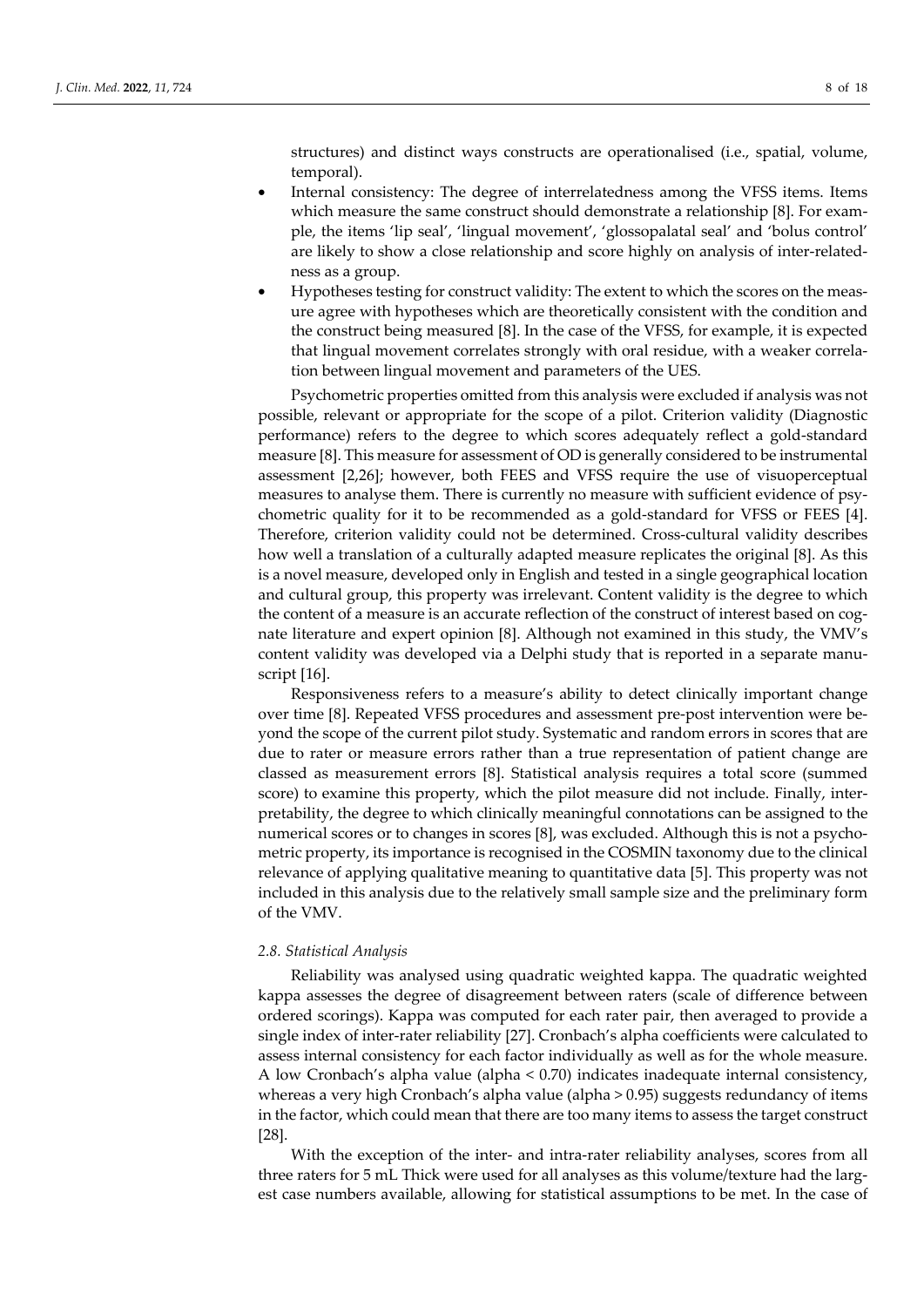inter- and intra-rater reliability, analyses were performed between and within all raters, but were grouped by texture group (i.e., all volumes of Thick were grouped together for analysis). The grouping allowed for comparison of reliability between textures, as swallow behaviours and kinematics may be altered by texture differences [18].

The normality of the dataset will inform the use of parametric or nonparametric statistics. Structural validity was analysed via exploratory factor analysis (EFA) using principal component analysis. Factor analysis is a multivariate technique which identifies the strength of the relationships between items and the underlying latent constructs in the dataset [25]. These latent constructs are referred to as factors, or dimensions. For example, some items in the measure may demonstrate strong relationships with 'severity' while others appear related to 'aetiology'. In EFA, all items are tested for a relationship to every latent construct. A second analysis, known as confirmatory factor analysis (CFA), may be performed to assess whether the model's factor structure can be replicated. A CFA is only performed if a model of factors is an adequate representation of the theoretical constructs of interest. A CFA was not performed in this study due to the small sample size, which meant that statistical assumptions were not met [25].

Hypothesis testing for construct validity was conducted using Spearman rho correlations and Mann–Whitney U to test the following hypotheses, respectively:

**Hypothesis 1 (H1).** *70% of factors will be significantly positively correlated with the FOIS and 5-point ordinal scale.* 

**Hypothesis 2 (H2).** *No significant differences between genders are expected on any of the item scores.* 

#### **3. Results**

#### *3.1. Functional Health Status and Severity Scores*

DHI-S scores describe patient severity from self-rating of physical symptoms. Scores ranged from 13–43, with a median of 28.0 (SD  $\pm$  7.9, Q1 = 20.0, Q3 = 32.0). Five-point ordinal scale scores ranged from 1–5, with a median of 3.0 (SD  $\pm$  1.2, Q1 = 2.0, Q3 = 4.0). FOIS (reversed) scores ranges from 1–7, with a median of  $3.0$  (SD  $\pm$  1.9, Q1 = 2.0, Q3 = 5.0).

## *3.2. Reliability (Intra- and Inter-Rater Reliability)*

A quadratic weighted Kappa assessed the degree to which raters produced consistency in the scores they applied between participants, and agreement within scores given to participants on repeated measures [29]. Weighted Kappas between pairs of raters ranged from 0.842 to 0.939, with minor differences between consistencies or views (Table 1. Interrater reliability—Weighted Kappa per Texture). The resulting overall average inter-rater weighted Kappa was in the 'strong' range, with an average weighted Kappa of 0.889 [27]. This indicates that raters had a high degree of agreement and suggests that the function or impairment of swallowing as measured by VMV items was coded similarly and consistently across the three raters.

**Table 1.** Interrater reliability—Weighted Kappa per Texture.

|                         |       | Rater One vs. Rater One vs. Rater Two |           |         |  |
|-------------------------|-------|---------------------------------------|-----------|---------|--|
|                         | Two   | <b>Three</b>                          | vs. Three | Average |  |
| Thick (L3)              | 0.932 | 0.886                                 | 0.882     | 0.900   |  |
| Thin $(L0)$             | 0.930 | 0.866                                 | 0.860     | 0.885   |  |
| Pudding (L4)            | 0.939 | 0.874                                 | 0.868     | 0.894   |  |
| Solids (L7)             | 0.934 | 0.892                                 | 0.852     | 0.893   |  |
| Anterior-Posterior view | 0.868 | 0.910                                 | 0.842     | 0.873   |  |
| Total (Average)         | 0.921 | 0.886                                 | 0.861     | 0.889   |  |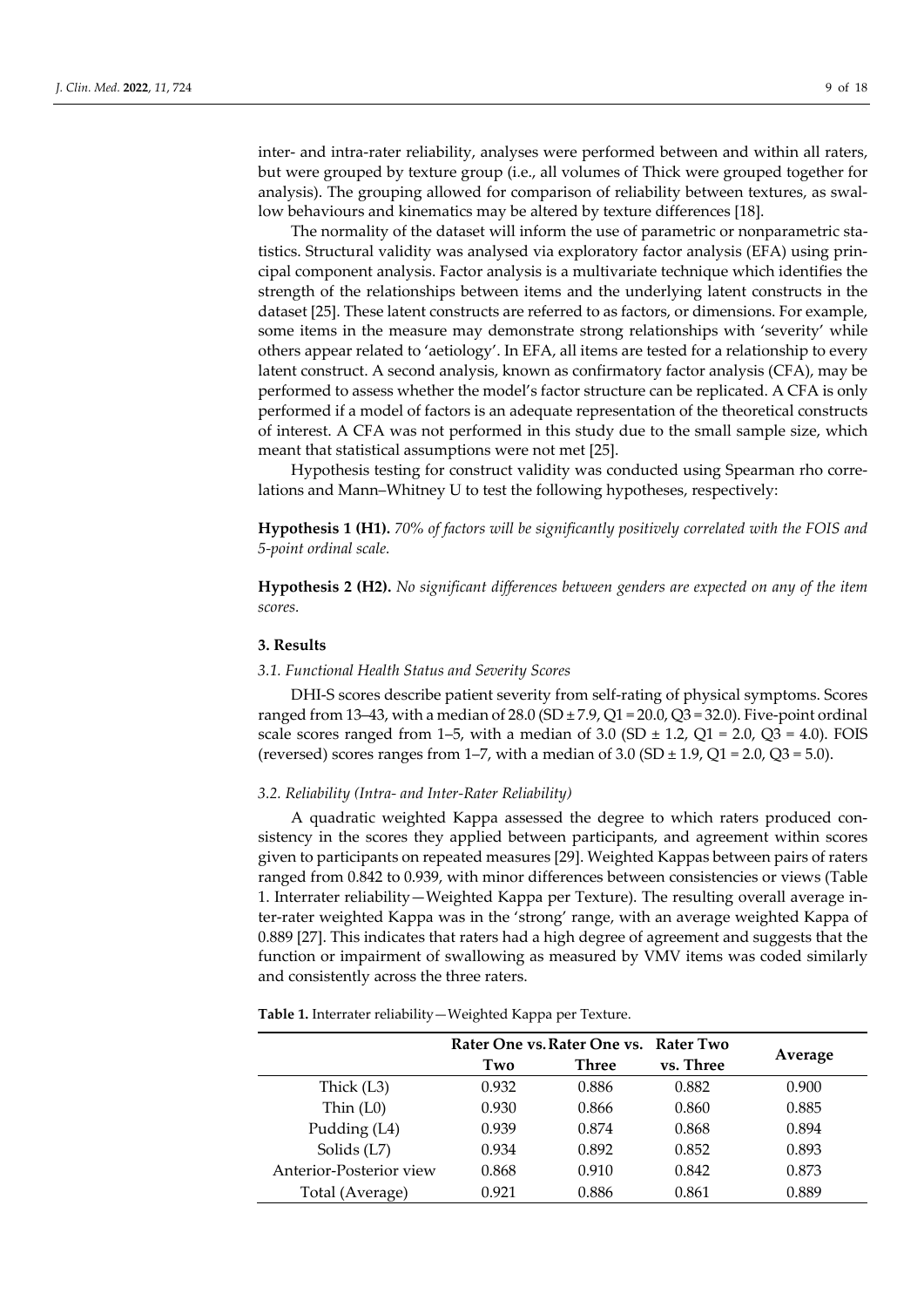Total intra-rater weighted Kappa on repeated measures of six participants showed excellent intra-rater reliability, resulting in a Kappa of 0.944 (Rater One Mean = 0.948, Rater Two Mean = 0.962, Rater Three Mean = 0.921). Agreement was not calculated between textures due to small data sets. Overall, these results suggest that there is a high level of consistency between raters and that a minimal amount of error was introduced by the independent raters. Ratings were therefore deemed to be suitable to conduct hypothesis testing as outlined before.

#### *3.3. Structural Validity*

# Exploratory Factor Analysis

Fifteen items of the 57 retained for the trial measure were excluded from the EFA, as they pertained solely to textures or views (e.g., solids or anterior/posterior) other than 5 mL Thick (lateral view). This resulted in 42 items being assessed in the EFA. The trial using 5 mL Thick was selected for EFA due to this being the trial with the highest number of cases ( $n = 114$ ), being the first trial in the protocol, and thus being best suited to meeting statistical assumptions for EFA. EFA requires a minimum of fives times the number of cases per item [25], and given 114 cases for 5 mL Thick, the maximum number of items permitted for EFA was 22 (22  $\times$  5 = 110). Therefore, the 42 items were divided into two groups.

Item groupings were initially constructed based on theory and clinical reasoning, with items pertaining to anatomically close regions (e.g., oral and oropharyngeal) and/or impairments or events which are closely related (e.g., aspiration and penetration) being grouped. Initial analysis revealed eight factors in both groups. New groupings were created by moving a single item at a time between groups. This process was informed by clinical reasoning, empirical literature and factor loadings (i.e., if a single item was creating a factor by itself, it was moved to another group to attempt to eliminate a one-item factor). The impact of moving single items was evaluated by examining changes in factor loading and total variance, and allowing the items to demonstrate relationships to other items. For example, items related to aspiration or penetration loaded on different factors when items related to the UES functioning were included in the factor analysis, whereas if UES items were excluded from the analyses, both aspiration and penetration items loaded on the same factor.

After the total number of factors was reduced as much as possible, clinical reasoning was used to allocate ambiguous items (i.e., those which loaded approximately equally on more than one factor) to a factor. During this process, three items, 'Piecemeal Deglutition', 'Volume Tracheal residue' and 'Coordination of the upper oesophageal sphincter' were removed due to erratic behaviour (creating weak, theoretically inconsistent single or twoitem factors). Finally, the groupings with the combination of items which best represented the most concise and theoretically coherent factors of item loadings were retained.

This process resulted in two EFA models consisting of five and four factors, respectively (Tables 2 and 3, Exploratory Factor Analysis). In Group One, five factors explained 71.8% of the total variance, with most items loading on Factors One and Two. Factor One explained 18.6% of the variance, indicating multidimensionality, as Factor One accounted for <20% of the variability and the ratio of the variance from Factor One to Two is less than four [30]. The Group Two factor loadings reflected similar findings. A four-factor solution explained 77.4% of the total variance, with most items loading on Factors 6 and 7 (factors are named with sequential numbers continuing from group One to Two), and a ratio of less than four in variance between the two factors. These findings also suggest multidimensionality.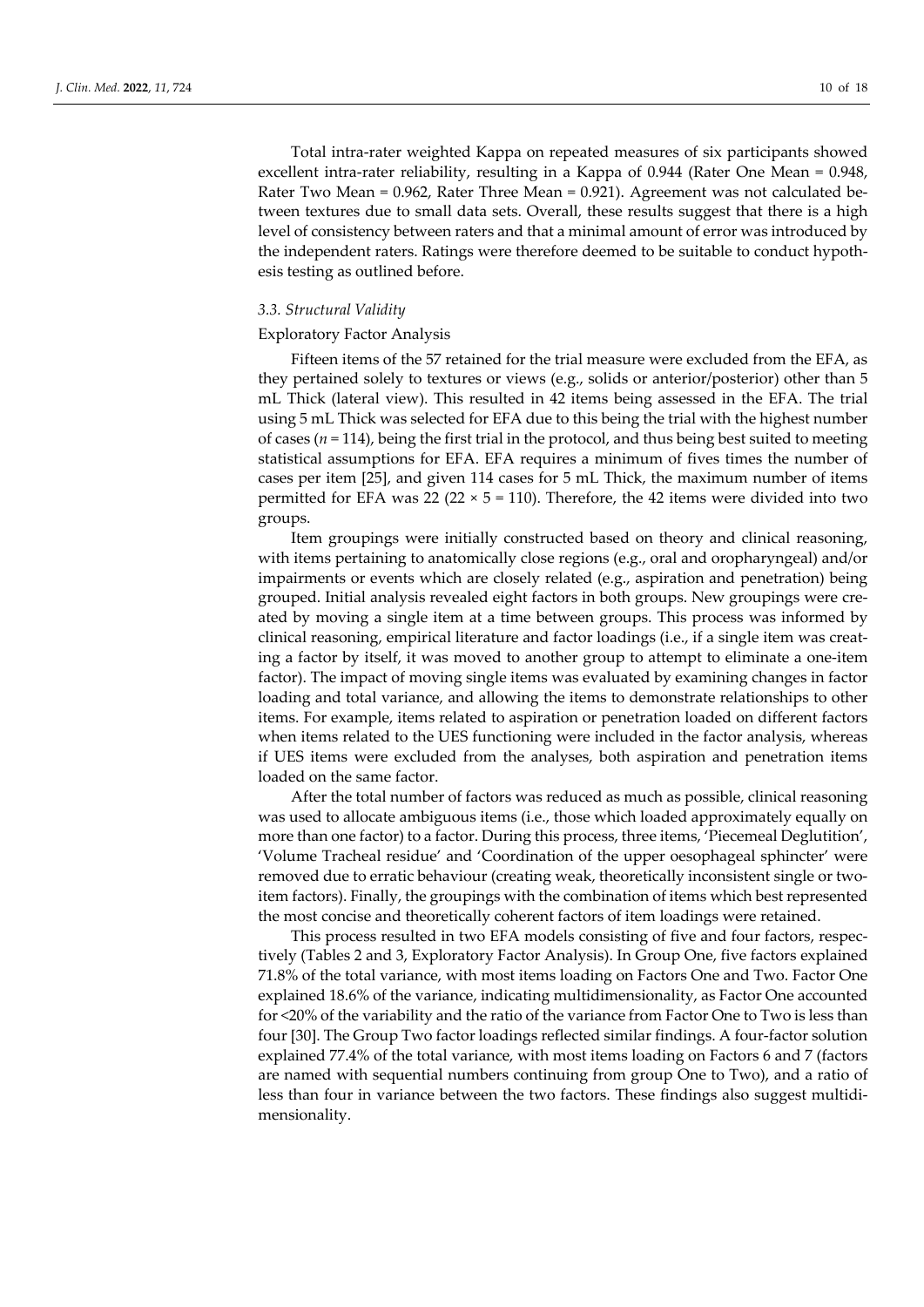| <b>Item</b> |                                                                |          | Factor Factor Factor Factor Factor |          |                                |                 |               |
|-------------|----------------------------------------------------------------|----------|------------------------------------|----------|--------------------------------|-----------------|---------------|
| No.         | <b>Item Descriptor</b>                                         | 1        | 2                                  | 3        | 4                              | 5               | Communalities |
| 1.1         | Number of swallows                                             | 0.120    | 0.867                              |          | $0.126 -0.060 -0.105$          |                 | 0.797         |
| 1.2         | Lingual motion (liquids)                                       | 0.748    | 0.091                              | 0.349    |                                | $0.088 - 0.053$ | 0.701         |
| 1.3         | Bolus formation (liquids)                                      | 0.777    | 0.019                              |          | $0.112 -0.156 0.132$           |                 | 0.659         |
| 1.4         | Bolus transport (liquids)                                      | 0.728    | 0.194                              | 0.069    |                                | $0.138 - 0.236$ | 0.647         |
| 1.5         | Base of tongue retraction                                      | 0.620    | 0.086                              | 0.090    |                                | $0.412 - 0.071$ | 0.574         |
| 1.6         | Velum elevation                                                | 0.530    | $-0.052$                           | 0.413    |                                | $0.120 - 0.099$ | 0.478         |
| 1.7         | Premature Spillage location                                    | 0.239    | 0.056                              | 0.169    | 0.781 0.145                    |                 | 0.719         |
| 1.8         | Location material at swallow initiation                        |          | $-0.037 -0.067$                    | 0.057    | $0.820$ $0.002$                |                 | 0.681         |
| 1.9         | Hyoid excursio-superior movement                               | 0.245    | 0.079                              | 0.827    |                                | $0.081 - 0.162$ | 0.783         |
| 1.10        | Hyoid excursion-anterior movement                              | 0.233    | 0.286                              | 0.793    |                                | 0.023 0.094     | 0.774         |
| 1.11        | Laryngeal excursion                                            | 0.104    | 0.071                              | 0.898    |                                | $0.170 - 0.136$ | 0.870         |
| 1.12        | Pharyngeal constriction pharyngeal obliterated space           | 0.225    | 0.571                              | 0.297    | 0.279                          | 0.001           | 0.543         |
| 1.13        | Clearing Swallow-Location of residue when swallow<br>triggered | $-0.047$ | 0.904                              |          | $0.088 - 0.021 0.102$          |                 | 0.837         |
| 1.14        | Clearing swallows (number)                                     | $-0.155$ | 0.927                              |          | $0.115 - 0.109 0.097$          |                 | 0.917         |
| 1.15        | Width of UES opening                                           | $-0.032$ |                                    |          | $0.124 -0.072 -0.015$ 0.922    |                 | 0.872         |
| 1.16        | UES closure impedes flow                                       | $-0.185$ |                                    |          | $0.037 -0.113$ $0.110$ $0.909$ |                 | 0.886         |
| 1.17        | Oral residue volume                                            | 0.629    | $-0.063$ 0.262                     |          |                                | $0.350 -0.276$  | 0.666         |
| 1.18        | Oropharynx residue volume                                      | 0.559    | 0.008                              | 0.054    |                                | $0.593 - 0.050$ | 0.670         |
| 1.19        | Valleculae residue volume                                      | 0.383    | 0.592                              | $-0.148$ | 0.078 0.196                    |                 | 0.564         |
|             | Eigenvalue                                                     | 3.525    | 3.282                              | 2.704    | 2.139 1.989                    |                 |               |
|             | % of Total Variance                                            | 18.55    | 17.27                              | 14.23    |                                | 11.26 10.47     |               |
|             | Total variance                                                 |          |                                    |          | 71.78%                         |                 |               |

**Table 2.** Exploratory factor analysis—factor loadings of model one.

The bold represent the proposed models for the loading on these factors.

**Table 3.** Exploratory factor analysis—factor loadings model two.

| Item No.<br><b>Item Descriptor</b>                                                | Factor 6 |          |          |          |                                          |
|-----------------------------------------------------------------------------------|----------|----------|----------|----------|------------------------------------------|
| Laryngeal vestibule closure (LVC)-base to<br>arytenoids                           | 0.248    | 0.754    | 0.160    | 0.191    | 0.691                                    |
| Epiglottic tilting                                                                | 0.148    | 0.716    | 0.036    | 0.259    | 0.604                                    |
| Laryngeal vestibule closure-base to arytenoids<br>contact relative to UES opening | 0.136    | 0.722    | $-0.102$ | 0.212    | 0.595                                    |
| Pharyngeal wall movement                                                          | $-0.051$ | 0.361    | $-0.307$ | 0.400    | 0.387                                    |
| Aspiration present on x number of swallows                                        | 0.233    | 0.835    | 0.012    | $-0.003$ | 0.751                                    |
| Response to aspiration                                                            | 0.978    | 0.171    | 0.086    | 0.052    | 0.995                                    |
| Cough ability to eject material                                                   | 0.952    | 0.166    | 0.066    | 0.097    | 0.948                                    |
| Cough latency (ordinal)                                                           | 0.962    | 0.167    | 0.070    | 0.088    | 0.966                                    |
| Aspiration occurrence timing                                                      | 0.955    | 0.168    | 0.098    | 0.013    | 0.950                                    |
| Aspiration volume                                                                 | 0.978    | 0.171    | 0.086    | 0.052    | 0.995                                    |
| Penetration present on x number of swallows                                       | 0.160    | $-0.065$ | 0.839    | 0.179    | 0.765                                    |
| Penetration occurrence timing                                                     | 0.147    | 0.026    | 0.907    | 0.053    | 0.848                                    |
| Penetration depth                                                                 | 0.018    | 0.478    | 0.757    | 0.217    | 0.849                                    |
| Response to penetration                                                           | 0.167    | 0.772    | 0.485    | 0.143    | 0.881                                    |
| Permanence of penetration                                                         | 0.132    | 0.723    | 0.523    | 0.164    | 0.841                                    |
| Post. pharyngeal wall of hypopharynx residue<br>volume                            | 0.138    | 0.161    | 0.089    | 0.674    | 0.507                                    |
| Pyriform sinus residue volume                                                     | 0.052    | 0.088    | 0.153    | 0.872    | 0.794                                    |
|                                                                                   |          |          |          |          | Factor 7 Factor 8 Factor 9 Communalities |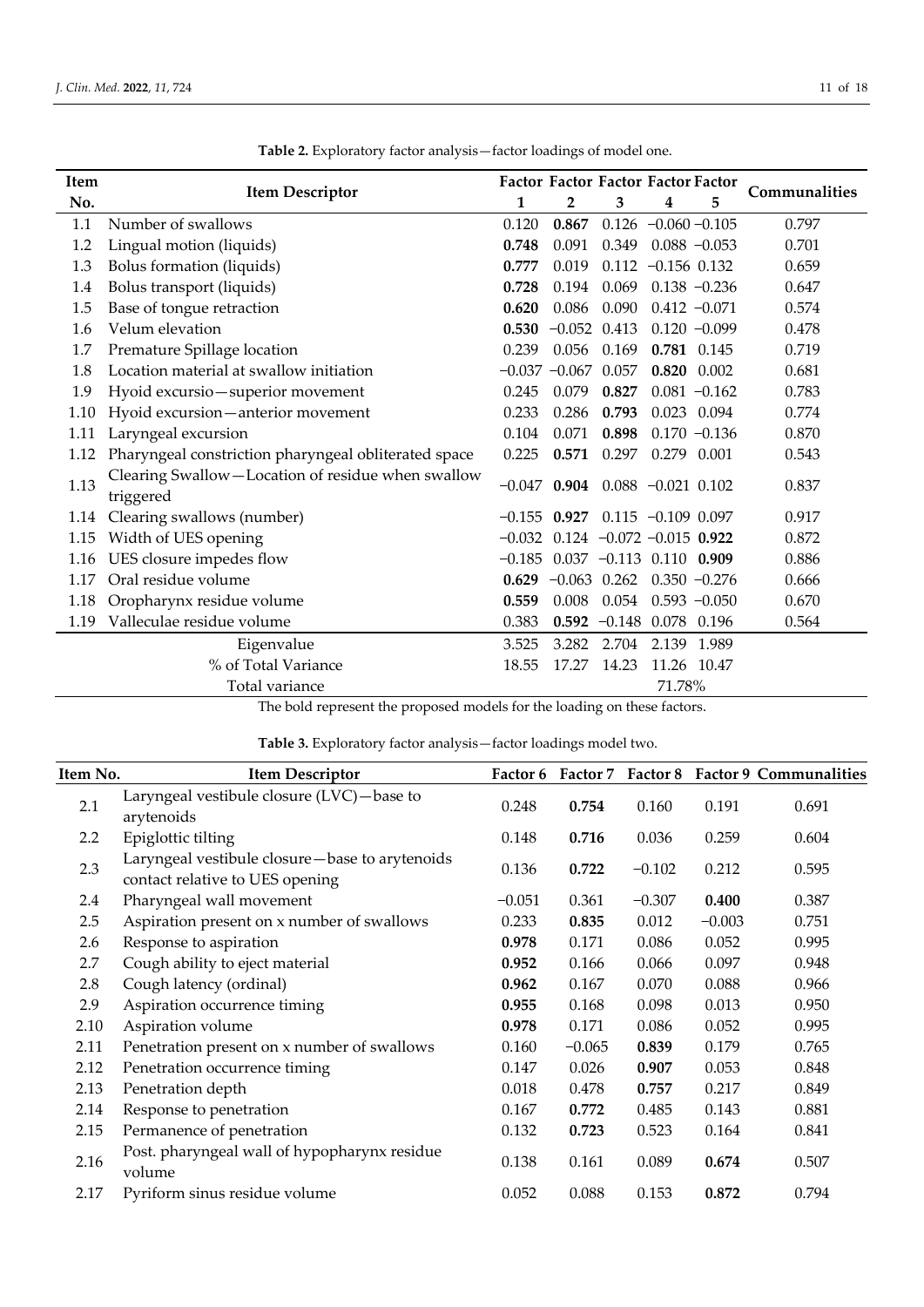| 2.18 | Laryngeal surface epiglottis residue volume | 0.582  | 0.369 | 0.350    | 0.032 | 0.598 |
|------|---------------------------------------------|--------|-------|----------|-------|-------|
| 2.19 | Laryngeal vestibule residue volume          | 0.164  | 0.799 | $-0.010$ | 0.043 | 0.667 |
| 2.20 | Clearing Swallow Efficacy                   | 0.018  | 0.212 | 0.214    | 0.869 | 0.845 |
|      | Eigenvalue                                  | 5.300  | 4.777 | 2.971    | 2.432 |       |
|      | % of Total Variance                         | 26.48  | 23.89 | 14.86    | 12.16 |       |
|      | Total variance                              | 77.38% |       |          |       |       |

The bold represent the proposed models for the loading on these factors.

#### *3.4. Internal Consistency*

Cronbach's alpha was calculated per factor and for the whole measure for 5 mL Thick data on the 39 items retained from the EFA results, following the removal of three items creating erratic behaviour (Table 4. Internal Consistency). Scores for all factors and overall were adequate (Cronbach's alpha >0.70 and <0.95), except for Factor Four (0.698) [28].

**Table 4.** Internal Consistency.

| Factors and Description of Items within the Factor                                                                | Cronbach's<br>Alpha |
|-------------------------------------------------------------------------------------------------------------------|---------------------|
| Factor 1. Lingual control and motion, velum motion, oral and oropharynx<br>residue                                | 0.810               |
| Factor 2. Number of swallows, clearing swallows and pharyngeal<br>contraction                                     | 0.861               |
| Factor 3. Hyoid and larynx movement                                                                               | 0.876               |
| Factor 4. Premature spillage and swallow initiation                                                               | 0.698               |
| Factor 5. Upper oesophageal sphincter function                                                                    | 0.836               |
| Factor 6. Aspiration and underside epiglottis residue                                                             | 0.934               |
| Factor 7. Epiglottis movement, aspiration, penetration permanence and<br>response and laryngeal vestibule closure | 0.873               |
| Factor 8. Penetration                                                                                             | 0.853               |
| Factor 9. Pharyngeal wall movement, pharyngeal residue and clearing<br>swallows                                   | 0.714               |
| <b>Total Measure</b>                                                                                              | 0.902               |

# *3.5. Hypothesis Testing for Construct Validity*

The data were not normally distributed, therefore nonparametric correlations were calculated.

*Hypothesis One*, which stated that factor scores will be significantly positively correlated with FOIS and 5-point ordinal scale scores in 70% of factors, was partially supported (Table 5. Factors' correlation with FOIS and 5-point ordinal scale). The hypothesis was partially supported with a weak to moderate positive correlation (FOIS mean: 0.171, range = −0.157–0.415; 5-point ordinal scale mean: 0.199, range −0.055–0.432) that was statistically significant in seven of nine (77%) factors, and positive but non-significant in one (Factor 8: Penetration) [31,32]. The factor containing UES Function items generated weak inverse correlations (−0.157 and −0.055).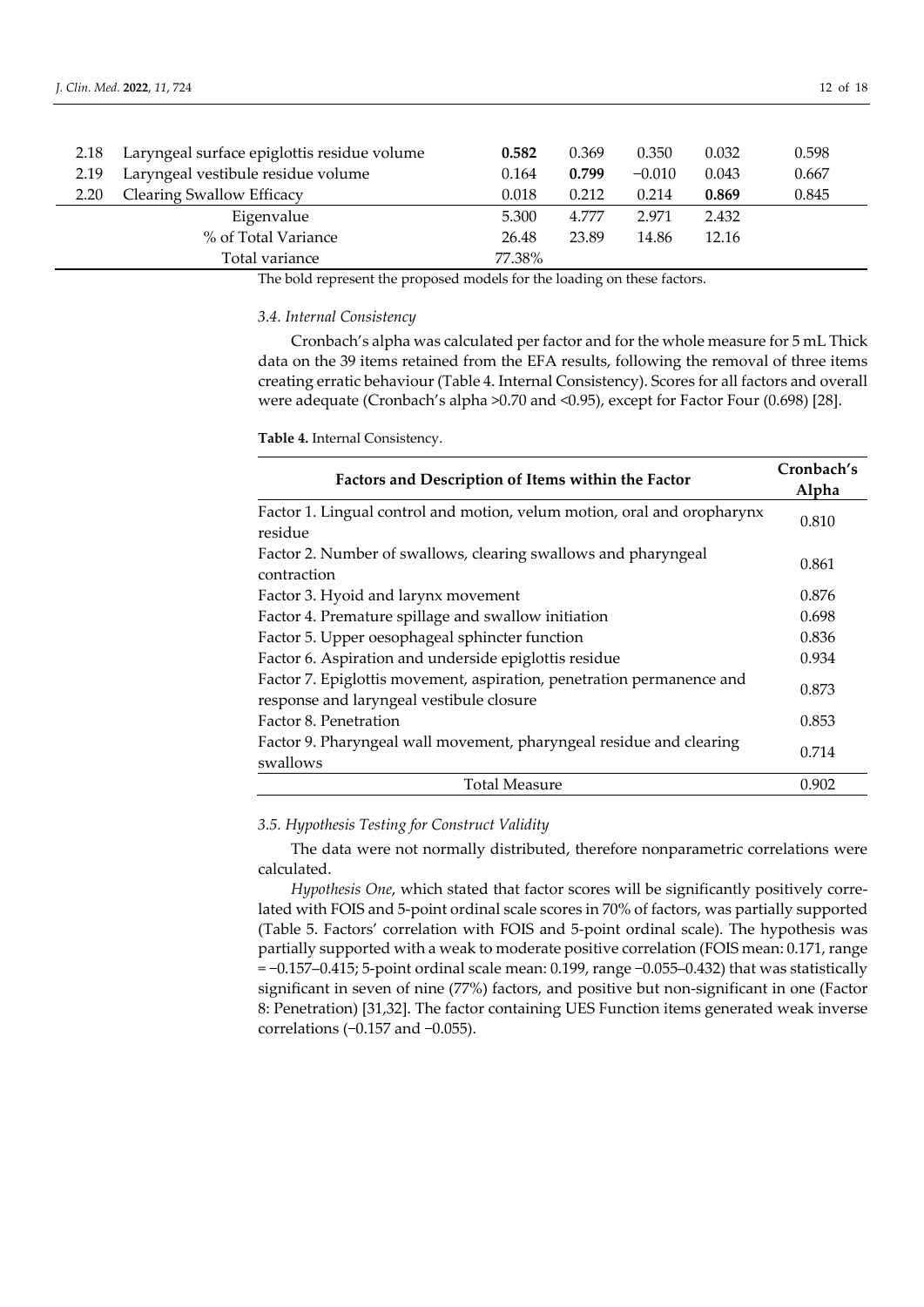| Factor         |                                                                          | <b>FOIS</b> | <b>5-Point Scale</b> |
|----------------|--------------------------------------------------------------------------|-------------|----------------------|
|                |                                                                          | Correlation | Correlation          |
|                |                                                                          | coefficient | coefficient          |
| 1              | Lingual control and motion, velum motion, oral<br>and oropharynx residue | $0.228**$   | $0.226$ **           |
| $\overline{2}$ | Number of swallows, clearing swallows and<br>pharyngeal contraction      | $0.289**$   | $0.324$ **           |
| 3              | Hyoid and larynx movement                                                | $0.415**$   | $0.432**$            |
| $\overline{4}$ | Premature spillage and swallow initiation                                | $0.185**$   | $0.264$ **           |
| 5              | Upper oesophageal sphincter function                                     | $-0.157*$   | $-0.055$             |
| 6              | Aspiration and underside epiglottis residue                              | $0.199**$   | $0.225$ **           |
|                | Epiglottis movement, aspiration, penetration                             |             |                      |
| 7              | permanence and response and Laryngeal                                    | $0.231**$   | $0.234$ **           |
|                | Vestibule closure                                                        |             |                      |
| 8              | penetration                                                              | 0.063       | 0.058                |
| 9              | Pharyngeal wall movement, pharyngeal residue<br>and clearing swallows    | $0.086**$   | $0.086**$            |

**Table 5.** Factors' correlation with FOIS and 5-point ordinal scale.

\* Correlation is significant at the 0.05 level (2-tailed). \*\* Correlation is significant at the 0.01 level (2-tailed).

Hypothesis 2, which stated that there will be no significant difference on item scores between genders, was supported. The hypothesis was supported by a Mann–Whitney U test, which found no significant difference between the scores of male and female patients: Mean RankMale = 2393.28 (Sum of Ranks = 7,237,279.00); Mean RankFemale = 2396.59 (Sum of Ranks = 4,227,587.00); *U* = 2,663,479.00; *p* = 0.932, two-tailed.

# **4. Discussion**

The psychometric properties of the pilot VMV were evaluated in this study. The analysis was conducted with reference to a classical test theory (CTT) psychometric paradigm and the COSMIN framework [9–13]. CTT is well-suited for initial investigations of psychometric properties [33] and is useful in measure development, as many constructs of interest are not directly observable in health practice. For example, laryngeal vestibule closure may be purported to be assessed by VFSS analysis; however, 'closure' is not directly measured. The clinician's perception of the proximity of pixels produced by digitisation of fluoroscopy is the observable data. Clinicians assign meaning to this 'proxy indicator' to measure the unobserved construct of 'closure'. CTT-informed analysis determines the success of the proxy indicator in measuring the unobservable phenomenon [34]. A key tenet of CTT is that the scores of each item are produced by a combination of the unobservable 'true' score, summed with the unavoidable errors and biases introduced by the use of a proxy indicator. Errors in CTT are assumed to be random and unique to each item [34]. The COSMIN framework was used to define the psychometric terms applied and to guide the statistical methodology used [11–13].

Statistical analysis found that the inter-rater reliability coefficients of the VMV were in the 'strong' range overall and included scores in the excellent range between Raters One and Two. This indicated that the target concepts were clearly and consistently understood between the three raters from different professions—speech-language pathology (SLP), radiology and phoniatrics. This was reflected in the item reduction process, where the majority of items selected for the next version of the measure were considered 'clear/unambiguous' by all raters. Intra-rater reliability was excellent, indicating that the pilot VMV supports a consistent internal schema within raters that is stable across time [27].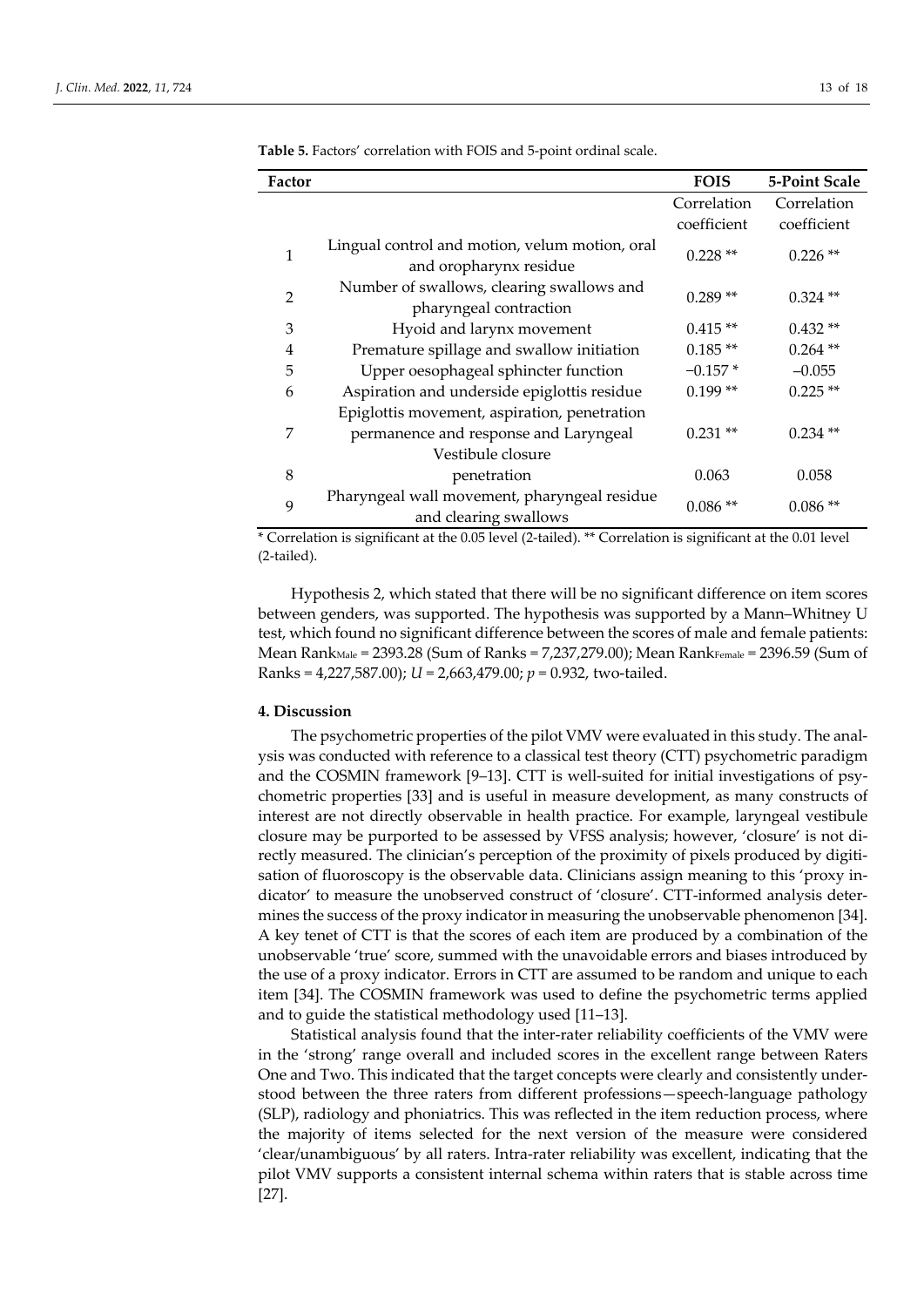Structural validity analysis via EFA produced a 5-factor and 4-factor solution. Group One contained variables primarily relating to swallowing events and kinematics occurring superiorly in the oropharyngeal tract and early in the swallowing process (e.g., hyoid movement). Group Two resulted in items pertaining to laryngeal, hypopharyngeal and late-stage events (e.g., residue post swallow). However, some items behaved erratically (i.e., 'piecemeal deglutition' caused a factor with a single item loading on it) and some items had ambiguous loadings (e.g., 'Oropharynx residue volume' loaded similarly on two factors). This is likely related to sample size. Items with ambiguous loadings were allocated to a group and factor based on theoretical consistency of the grouping (e.g., oropharynx residue volume was grouped with the factor containing 'oral residue volume' as opposed to the factor containing 'location of material at swallow initiation', as the pairing with another item measuring residue, rather than a temporal event, is more logically consistent). Three items, 'Piecemeal deglutition', 'Volume tracheal residue' and 'Coordination of the upper oesophageal sphincter' were removed as they created single item factors or groupings which were illogical. Therefore, the groups represent preliminary proposals at this time; conclusive evidence of factor structure will require greater numbers of participants.

EFA indicated that the measure is multidimensional, meaning that the construct under assessment has two or more dimensions. In VFSS, a simple construct such as velum movement may be unidimensional (i.e., the underlying dimension of the construct is velum elevation). A multidimensional construct might be aspiration, where the dimensions contributing to the construct include volume of aspirate, time when aspiration occurs, and the patient's awareness of the event. In the context of the pilot VMV, this finding means that visuoperceptual examination of VFSS likely involves multiple underlying dimensions. However, this needs to be confirmed in a larger sample with an EFA that includes all items in a single analysis (as opposed to split into two groups) followed by a confirmatory factor analysis. Total percentage of variance explained was >70% for both models, indicating that random error was not excessive [35].

Internal consistency was good (alpha > 0.7 but < 0.95) for 8 of the 9 factors and overall, with only one factor (Factor Four, which contained items pertaining to premature spillage and swallow initiation) not reaching this zone alpha by only 0.002 [28]. This indicates good content coverage, but item reduction may be possible to streamline the measure. Further analysis of the preliminary measure using the Rasch measurement model (RMM), a type of item response theory, would provide additional information about the dimensionality, differential item functioning, person-ability scores, and item difficulty scores. This would assist in identifying items that do not meet RMM person and item fit criteria and could subsequently be discarded [33].

Hypothesis testing for convergent validity tested two hypotheses. The first, an expected positive relationship between VMV and both FOIS and 5-point ordinal scale scores was partially supported. All but one factor had a weak, positive statistically significant correlation. That is, as the degree of impairment increased (as measured by texture prescription) and the radiologist's perception of overall severity of OD increased, so did scores on the VMV. The factor containing the UES items was negatively correlated with both FOIS and the 5-point ordinal scale. It might be expected that the UES, as the terminal part of the pharynx, would reflect dysfunction from superior abnormalities of the oral cavity, pharyngeal shortening and constriction, cervical spine and hyolaryngeal function [36]. However, the inverse correlation indicates that this was not the case in this pilot. This finding may be a related to the small sample size or the texture/volume analysed; 5 mL Thick may not be ideal to reveal UES deficits because the small volume is less likely to be problematic for passage through the UES, given that larger thick volumes produce greater durations of opening, amplitudes of relaxation and earlier opening onset (i.e., thick volumes induce greater challenges to the swallow system) [37]. The inverse correlation result may also be related to the construct itself. For instance, the UES items were the only items where 'opening' was measured, while other items assess contact with other structures,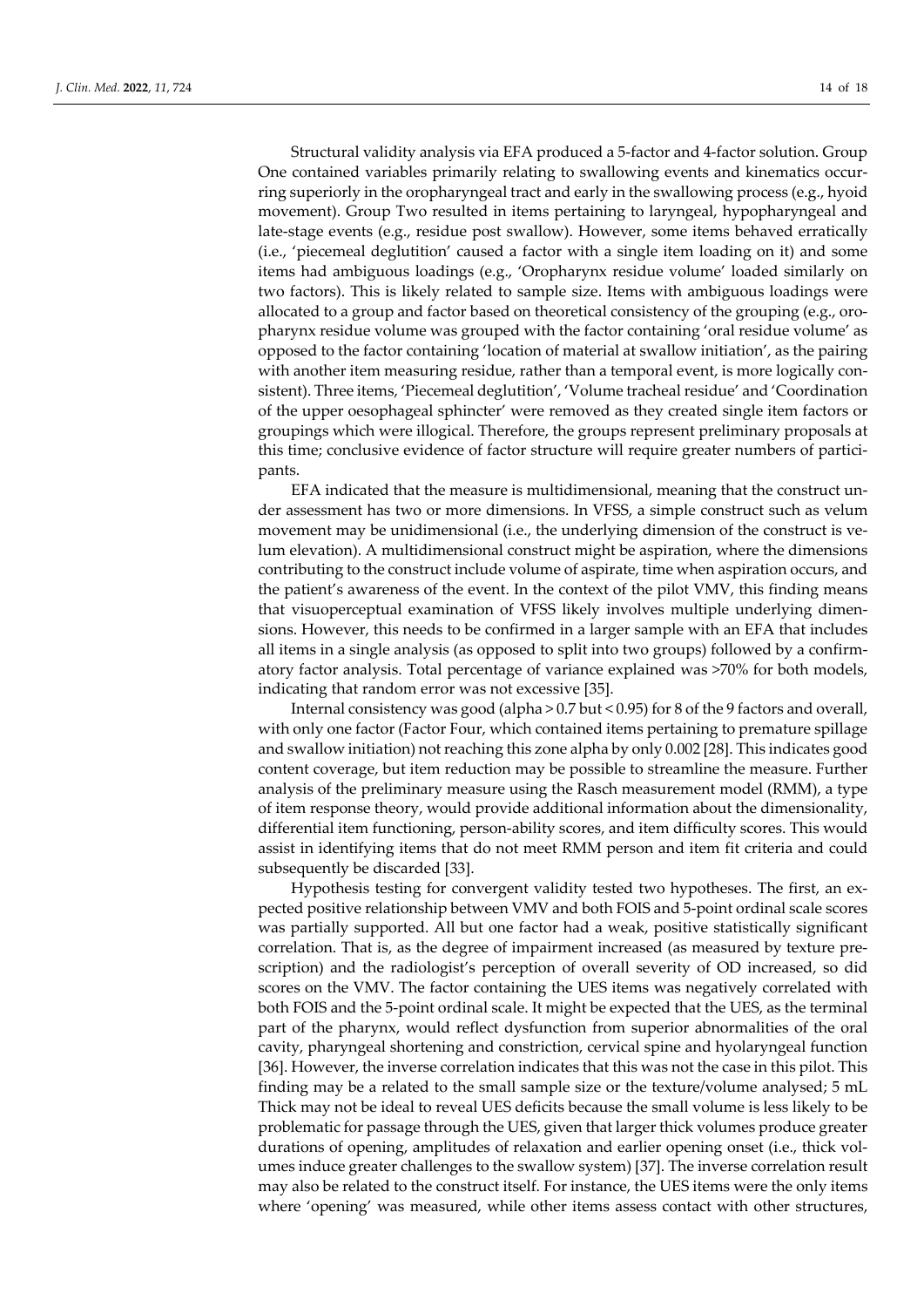volumes of material and timing of kinematics. As this was a pilot study, explanation of this finding cannot be conclusive. Further analysis in a larger sample is required.

The second hypothesis, a lack of association between scores on VMV and gender, was supported. This result was expected given that OD severity as perceptually analysed on VFSS should have no association with gender [38]. These two findings indicate that it is likely that the VMV is measuring the target construct. Finally, a review by the authors of the feasibility, clinical relevance and redundancy of the items found that approximately half of the items could be removed. This is expected in measure construction, where multiple items may assess the same construct in the pilot and then the most suitable are retained following initial testing. Removal of items also assists in developing a measure's suitability for clinical use; the pilot iteration of the measure was excessively time consuming, taking over 40 min for analysis. A measure useful for practice must balance adequate content coverage with feasible administration time.

The pilot VMV exhibits evidence of content validity [16], intra- and inter-reliability, structural validity, internal consistency and hypothesis testing. In a psychometric review of current visuoperceptual VFSS measures, only nine measures were found where evidence of the scale's validity and reliability were reported. The quality of the reported psychometric properties was limited, primarily due to unclear reporting and methodological flaws. [4]. The VMV represents the first visuoperceptual measure for VFSS that has been constructed with reference to the international best practice guidelines of the COSMIN initiative [10,39]. The VMV has evidence of its robust content validity, established through an extensive international Delphi process involving 50 experts from 27 countries [16]. In addition, this measure was piloted using raters from three different disciplines (SLP, radiology and phoniatrics) and their expertise informed measure refinement and item reduction. No other measure has utilised such comprehensive and robust methodology [4]. Similarly, initial evidence of the VMV's structural validity and dimensionality was provided through the EFA results.

## *4.1. Limitations and Future Research*

Limitations of this study are the small sample size, which resulted in the reliability and EFA analyses being limited to 5 mL Thick to meet statistical assumptions. The study was conducted at a single site, and while the population was reasonably heterogenous, the sample does not comprehensively reflect all possible aetiologies and comorbidities of the OD population. The analysis was conducted using only a CTT framework, which is known to have a number of limitations. For example, each item's score is comprised of its 'true' score and random error in CTT, and as the distribution of the error is random around a mean of zero, errors from different items will generally negate each other. This means that scales which include many items may yield disproportionately strong reliability [34]. However, the application of CTT represents a first step in the psychometric evaluation of the VMV. The combination of CTT with another theoretical framework, such as the RMM, would yield further valuable insights about the measurement properties of the VMV [12,40]. In addition, some psychometric properties (e.g., test re-test, measurement error) and interpretability were out of the scope of this study. Finally, this study reports on a pilot version of the VMV that is not yet ready for formal clinical use. It is anticipated that future studies involving larger patient populations will allow additional statistical analysis (e.g., EFA and RMM analysis including all items), investigation of additional psychometric properties, and investigation using psychometric paradigms that complement each other (i.e., CTT and IRT). Together, these will help create a refined version of the preliminary VMV which is suitable for clinical use.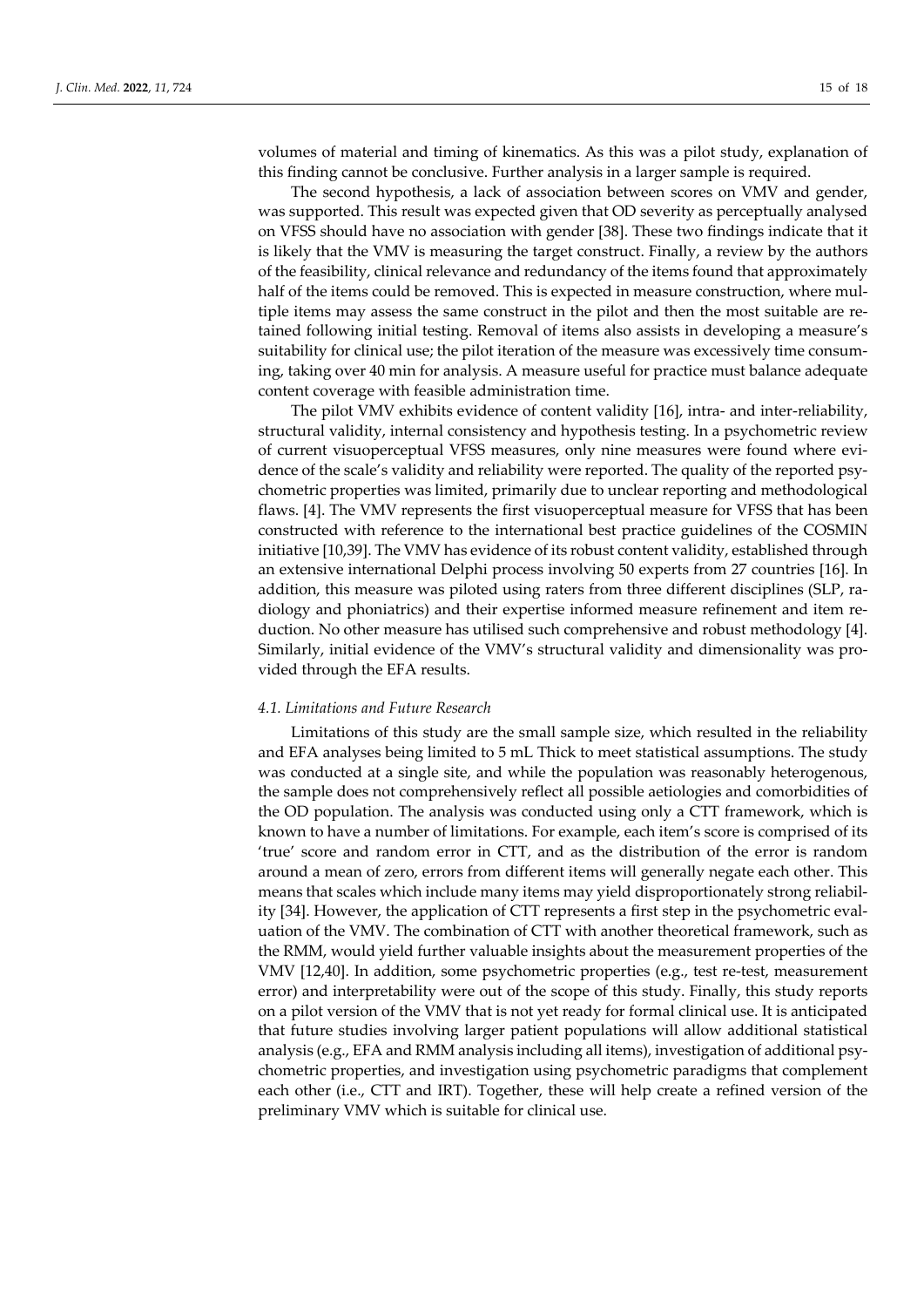## **5. Conclusions**

The CTT analysis indicates that the initial psychometric properties of a pilot version of the VMV may be adequate for analysing VFSS in a valid and reliable manner. The VMV appears to have good inter and intra rater reliability. The VMV is multidimensional, based on EFA results, and exhibits good internal consistency. Hypothesis testing for construct validity indicates that the relationship between OD severity and population characteristics is as expected, with VMV severity scores increasing as functional severity on other measures increase. Future studies of the preliminary VMV with larger samples and additional statistical analysis using the RMM is recommended as this will add to the psychometric evidence of the VMV. The VMV pilot study represents the first step in developing a robustly validated measure for visuoperceptual analysis of VFSS which is intended to be suitable for research and clinical purposes in its final version.

**Supplementary Materials:** The following supporting information can be downloaded at: www.mdpi.com/article/10.3390/jcm11030724/s1, Table S1: Aetiology of Oropharyngeal Dysphagia; Figure S1: VFSS protocol; Table S2: Administration protocol; Table S3: Functional Health Status and Severity measures; Table S4: Functional Health Status and Severity measures scoring; Table S5: Items removed or altered following rater consensus; Table S6: Included items per domain.

**Author Contributions:** Conceptualization, R.S. and R.C.; methodology, R.S., R.C.; formal analysis, K.S., R.S.; investigation, K.S., M.S., D.F.; resources, M.S.; data curation, K.S.; writing—original draft preparation, K.S.; writing—review and editing, K.S., R.S., T.B., R.C.; supervision, R.S., T.B., R.C.; project administration, K.S. All authors have read and agreed to the published version of the manuscript.

**Funding:** The authors wish to acknowledge Curtin University and the Australian Federal Government for the Curtin University Postgraduate Scholarship (CUPS) and the Australian Postgraduate Award (APA).

**Institutional Review Board Statement:** The study was conducted in accordance with the Declaration of Helsinki, and approved by the Human Research Ethics Committees of The Medical University of Vienna And Curtin University (HRE2018-0151, 11 April 2018 and March 2019).

**Informed Consent Statement:** Informed consent was obtained from all subjects involved in the study.

**Data Availability Statement:** The data presented in this study are available on request from the first author. The data are not publicly available due to conditions of approval from the governing Human Research Ethics Committee.

**Conflicts of Interest:** The authors declare no conflict of interest.

## **References**

- 1. Philpott, H.; Garg, M.; Tomic, D.; Balasubramanian, S.; Sweis, R. Dysphagia: Thinking outside the box*. World J. Gastroenterol.*  **2017**, *23*, 6942.
- 2. Langmore, S.E. History of fiberoptic endoscopic evaluation of swallowing for evaluation and management of pharyngeal dysphagia: Changes over the years*. Dysphagia 2017*, *32*, 27–38.
- 3. Lee, J.W.; Randall, D.R.; Evangelista, L.M.; Kuhn, M.A.; Belafsky, P.C. Subjective assessment of videofluoroscopic swallow studies. *Otolaryngol. -Head Neck Surg.* **2017**, *156*, 901–905.
- 4. Swan, K.; Cordier, R.; Brown, T.; Speyer, R. Psychometric properties of visuoperceptual measures of videofluoroscopic and fibre-endoscopic evaluations of swallowing: A systematic review. *Dysphagia* **2019**, *34*, 2–33.
- 5. Mokkink, L.B.; Prinsen, C.A.; Bouter, L.M.; de Vet, H.C.; Terwee, C.B. The COnsensus-based Standards for the selection of health Measurement INstruments (COSMIN) and how to select an outcome measurement instrument. *Braz. J. Phys. Ther.* **2016**, *20*, 105–113.
- 6. Clavé, P.; Rofes, L.; Carrión, S.; Ortega, O.; Cabré, M.; Serra-Prat, M.; Arreola, V. Pathophysiology, relevance and natural history of oropharyngeal dysphagia among older people. In *Stepping Stones to Living Well with Dysphagia*; Karger Publishers: Basel, Switzerland, 2012; pp. 57–66.
- 7. Anunciacao, L. An overview of the history and methodological aspects of psychometrics-history and methodological aspects of psychometrics. *J. ReAttach Ther. Dev. Divers.* **2018**, *1*, 44–58.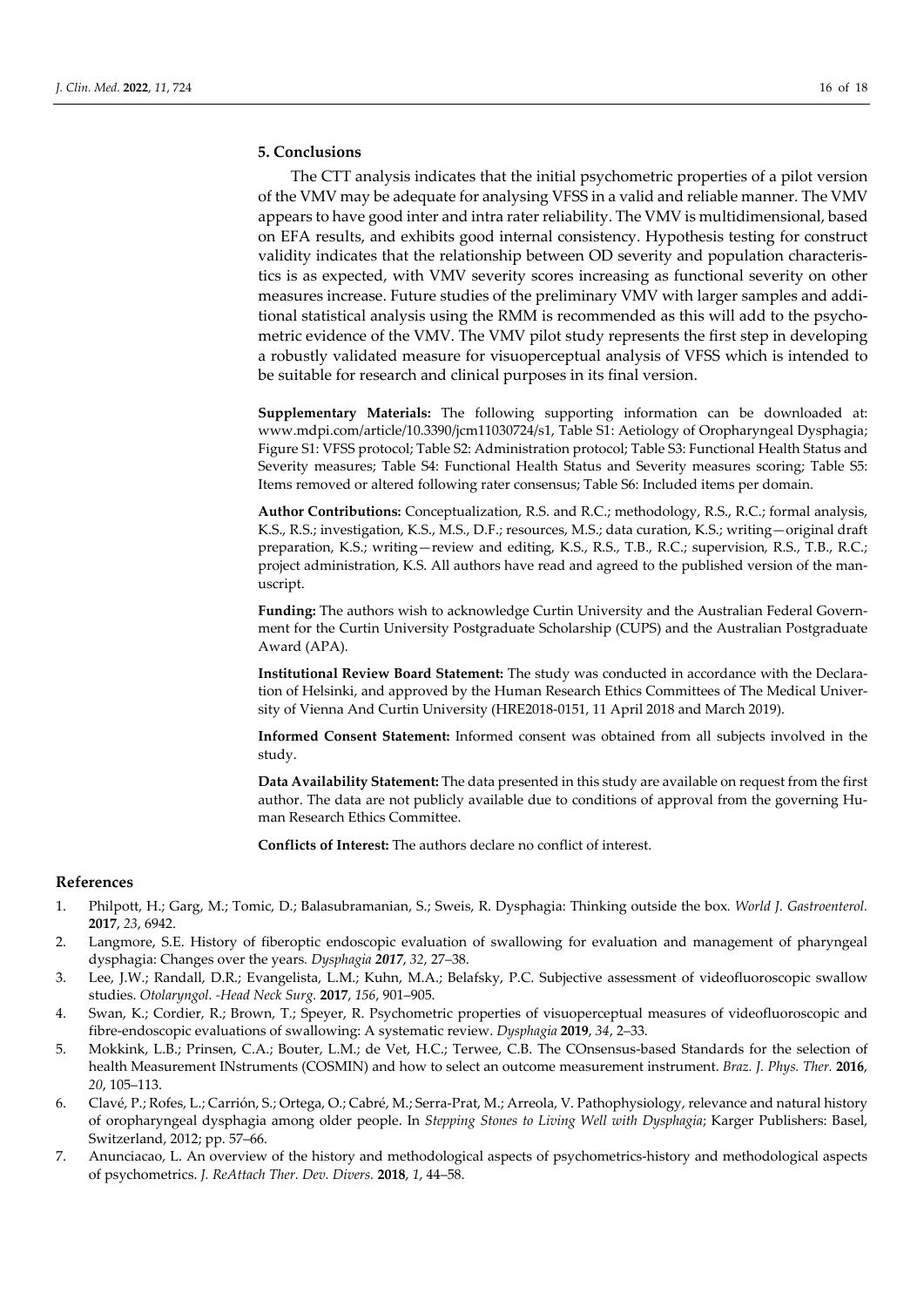- 8. Mokkink, L.B.; Terwee, C.B.; Knol, D.L.; Stratford, P.W.; Alonso, J.; Patrick, D.L.; Bouter, L.M.; De Vet, H.C. The COSMIN checklist for evaluating the methodological quality of studies on measurement properties: A clarification of its content. *BMC Med. Res. Methodol.* **2010**, *10*, 22.
- 9. Mokkink, L.B.; Boers, M.; van der Vleuten, C.P.M.; Bouter, L.M.; Alonso, J.; Patrick, D.L.; De Vet, H.C.; Terwee, C.B. COSMIN Risk of Bias tool to assess the quality of studies on reliability or measurement error of outcome measurement instruments: A Delphi study. *BMC Med. Res. Methodol.* **2020**, *20*, 293.
- 10. Mokkink, L.B.; Prinsen, C.A.; Patrick, D.L.; Alonso, J.; Bouter, L.M.; de Vet, H.C.; Terwee, C.B. *COSMIN Study Design Checklist for Patient-Reported Outcome Measurement Instruments*; Amsterdam Public Health Research Institute: Amsterdam, The Netherlands, 2019.
- 11. Terwee, C.B.; Prinsen, C.A.; Chiarotto, A.; Westerman, M.J.; Patrick, D.L.; Alonso, J.; Bouter, L.M.; De Vet, H.C.; Mokkink, L.B. COSMIN methodology for evaluating the content validity of patient-reported outcome measures: A Delphi study. *Qual. Life Res.* **2018**, *27*, 1159–1170.
- 12. Mokkink, L.B.; De Vet, H.C.; Prinsen, C.A.; Patrick, D.L.; Alonso, J.; Bouter, L.M.; Terwee, C.B. COSMIN risk of bias checklist for systematic reviews of patient-reported outcome measures. *Qual. Life Res.* **2018**, *27*, 1171–1179.
- 13. Prinsen, C.A.; Mokkink, L.B.; Bouter, L.M.; Alonso, J.; Patrick, D.L.; De Vet, H.C.; Terwee, C.B. COSMIN guideline for systematic reviews of patient-reported outcome measures. *Qual. Life Res.* **2018**, *27*, 1147–1157.
- 14. Ioannidis, J.P. How to make more published research true. *Rev. Cuba. De Inf. En Cienc. De La Salud (ACIMED)* **2015**, *26*, 187–200.
- 15. El-Den, S.; Schneider, C.; Mirzaei, A.; Carter, S. How to measure a latent construct: Psychometric principles for the development and validation of measurement instruments. *Int. J. Pharm. Pract.* **2020**, *28*, 326–336.
- 16. Swan, K.; Cordier, R.; Brown, T.; Speyer, R. Visuoperceptual Analysis of the Videofluoroscopic Study of Swallowing: An International Delphi Study. *Dysphagia* **2021**, *36*, 595–613.
- 17. Giraldo-Cadavid, L.F.; Leal-Leaño, L.R.; Leon-Basantes, G.A.; Bastidas, A.R.; Garcia, R.; Ovalle, S.; Abondano-Garavito, J.E. Accuracy of endoscopic and videofluoroscopic evaluations of swallowing for oropharyngeal dysphagia. *Laryngoscope* **2017**, *127*, 2002–2010.
- 18. Steele, C.M.; Alsanei, W.A.; Ayanikalath, S.; Barbon, C.E.; Chen, J.; Cichero, J.A.; Coutts, K.; Dantas, R.O.; Duivestein, J.; Giosa, L.; et al. The influence of food texture and liquid consistency modification on swallowing physiology and function: A systematic review. *Dysphagia* **2015**, *30*, 2–26.
- 19. Curtis, J.A.; Troche, M.S. Effects of Verbal Cueing on Respiratory-Swallow Patterning, Lung Volume Initiation, and Swallow Apnea Duration in Parkinson's Disease. *Dysphagia* **2020**, *35*, 460–470.
- 20. Steele, C.M.; Namasivayam-MacDonald, A.M.; Guida, B.T.; Cichero, J.A.; Duivestein, J.; Hanson, B.; Lam, P.; Riquelme, L.F. Creation and initial validation of the international dysphagia diet standardisation initiative functional diet scale. *Arch. Phys. Med. Rehabil.* **2018**, *99*,934–944.
- 21. Bonilha, H.S.; Blair, J.; Carnes, B.; Huda, W.; Humphries, K.; McGrattan, K.; Michel, Y.; Martin-Harris, B. Preliminary investigation of the effect of pulse rate on judgments of swallowing impairment and treatment recommendations. *Dysphagia* **2013**, *28*, 528–538.
- 22. Speyer, R.; Kertscher, B.;Cordier, R. Functional health status in oropharyngeal dysphagia. *J. Gastroenterol. Hepatol. Res.* **2014**, *3*,1043–1048.
- 23. Woisard, V.; Andrieux, M.; Puech, M. Validation of a self-assessment questionnaire for swallowing disorders (Deglutition Handicap Index). *Rev. De Laryngol. -Otol. -Rhinol.* **2006**, *127*, 315–325.
- 24. Crary, M.A.; Mann, G.D.C.; Groher, M.E. Initial psychometric assessment of a functional oral intake scale for dysphagia in stroke patients. *Arch. Phys. Med. Rehabil.* **2005**, *86*, 1516–1520.
- 25. Suhr, D.D. Exploratory or confirmatory factor analysis? In Proceedings of the SAS SUGI Proceedings: Statistics, Data Analysis and Data Mining (SUGI 31), San Francisco, CA, USA, 26–29 March 2006; Paper 200-31.
- 26. Brady, S.; Donzelli, J. The modified barium swallow and the functional endoscopic evaluation of swallowing. *Otolaryngol. Clin. N. Am.* **2013**, *46*, 1009–1022.
- 27. McHugh, M.L. Interrater reliability: The kappa statistic. *Biochem. Med.* **2012**, *22*, 276–282.
- 28. Terwee, C.B.; Bot, S.D.; de Boer, M.R.; van der Windt, D.A.; Knol, D.L.; Dekker, J.; Bouter, L.M.; de Vet, H.C. Quality criteria were proposed for measurement properties of health status questionnaires. *J. Clin. Epidemiol.* **2007**, *60*, 34–42.
- 29. Cohen, J. Weighted kappa: Nominal scale agreement provision for scaled disagreement or partial credit. *Psychol. Bull.* **1968**, *70*, 213.
- 30. Prinsen, C.A.; Vohra, S.; Rose, M.R.; Boers, M.; Tugwell, P.; Clarke, M.; Williamson, P.R.;Terwee, C.B. How to select outcome measurement instruments for outcomes included in a "Core Outcome Set"—A practical guideline. *Trials* **2016**, *17*, 449.
- 31. Dancey, C.P.; Reidy, J. *Statistics without Maths for Psychology*; Pearson Education: New York City, NY, USA, 2007.
- 32. Akoglu, H. User's guide to correlation coefficients. *Turk. J. Emerg. Med.* **2018**, *18*, 91–93.
- 33. Petrillo, J.; Cano, S.J.; McLeod, L.D.; Coon, C.D. Using classical test theory, item response theory, and Rasch measurement theory to evaluate patient-reported outcome measures: A comparison of worked examples. *Value Health* **2015**, *18*, 25–34.
- 34. DeVellis, R.F. Classical test theory. *Med. Care* **2006**, 11, S50–S59.
- 35. Hinkin, T.R. A brief tutorial on the development of measures for use in survey questionnaires. *Organ. Res. Methods* **1998**, *1*, 104– 121.
- 36. Belafsky, P.C.; Kuhn, M.A. *The Clinician's Guide to Swallowing Fluoroscopy*; Springer: Berlin/Heidelberg, Germany, 2014.